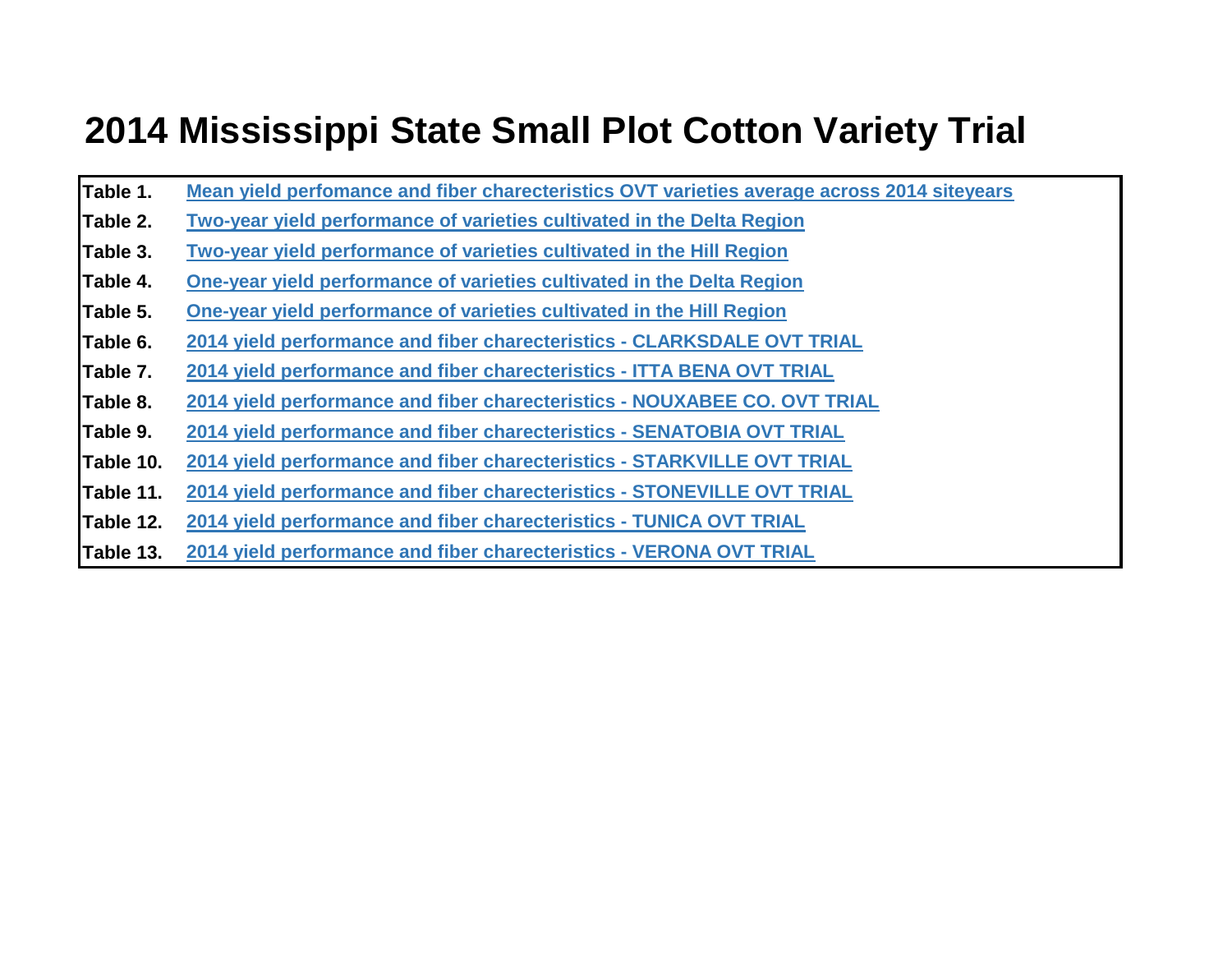**One year mean yield performance and fiber characteristics for OVT Trial varieties submitted for testing in 2014 across all testing locations BACK TO TOC** 

|                       | <b>Measurement</b>         |                            |      |        |         |                 |                      |                               |        |                    |
|-----------------------|----------------------------|----------------------------|------|--------|---------|-----------------|----------------------|-------------------------------|--------|--------------------|
| Variety               | <b>Seedcotton</b><br>Yield | Lint<br>Yield <sup>+</sup> | Lint | Length | Mic.    | <b>Strength</b> |                      | Uniformit Elongatio Ind. Boll | Weight | 100 seed<br>Weight |
|                       | (lb/acre)                  | (lb/acre)                  | (% ) | (in.)  | - - - - | $(g$ /tex $)$   | $\mathbf{V}$<br>(% ) | $\mathsf{n}$<br>(% )          | (g)    | (g)                |
| Px444413WRF           | 4058                       | 1819                       | 0.46 | 1.22   | 4.23    | 31.49           | 85.80                | 7.14                          | 6.29   | 13.29              |
| Px49907W3RF           | 3947                       | 1787                       | 0.46 | 1.12   | 4.62    | 32.16           | 84.40                | 8.11                          | 5.51   | 8.62               |
| <b>NG 1511 B2RF</b>   | 3933                       | 1785                       | 0.45 | 1.12   | 4.83    | 31.88           | 83.81                | 8.56                          | 5.99   | 9.43               |
| Px3122b51WRF          | 4118                       | 1777                       | 0.44 | 1.18   | 4.48    | 31.47           | 85.67                | 7.57                          | 6.32   | 10.02              |
| <b>MON 12R224B2RF</b> | 4082                       | 1757                       | 0.44 | 1.15   | 4.44    | 30.38           | 84.73                | 7.37                          | 6.16   | 9.50               |
| PHY 333 WRF           | 3923                       | 1744                       | 0.45 | 1.17   | 4.40    | 30.37           | 85.03                | 7.17                          | 6.05   | 9.64               |
| <b>BX 1531GLT</b>     | 3808                       | 1733                       | 0.46 | 1.15   | 4.71    | 29.90           | 84.31                | 7.24                          | 5.95   | 9.27               |
| DP 1133 B2RF          | 3919                       | 1732                       | 0.45 | 1.15   | 4.82    | 33.37           | 85.22                | 7.97                          | 6.20   | 9.06               |
| Px37520W3RF           | 3970                       | 1721                       | 0.44 | 1.12   | 4.30    | 28.10           | 83.70                | 7.55                          | 5.80   | 9.28               |
| PHY 499WRF            | 3911                       | 1711                       | 0.45 | 1.13   | 4.87    | 33.34           | 84.73                | 8.38                          | 5.96   | 9.35               |
| Px49936W3RF           | 3787                       | 1705                       | 0.46 | 1.12   | 4.65    | 33.12           | 84.72                | 8.06                          | 5.92   | 8.97               |
| DP 0912 B2RF          | 3965                       | 1697                       | 0.43 | 1.11   | 4.98    | 30.79           | 84.41                | 7.68                          | 5.96   | 9.68               |
| Px554063WRF           | 3810                       | 1688                       | 0.45 | 1.17   | 4.31    | 32.05           | 85.56                | 7.17                          | 5.28   | 8.84               |
| <b>UA 222</b>         | 3958                       | 1681                       | 0.42 | 1.20   | 4.61    | 32.72           | 85.32                | 8.54                          | 6.84   | 10.18              |
| Dyna-Gro 2285B        | 3873                       | 1681                       | 0.44 | 1.15   | 4.48    | 30.36           | 84.33                | 8.44                          | 6.18   | 9.28               |
| DP 1321 B2RF          | 3881                       | 1675                       | 0.44 | 1.13   | 4.78    | 32.01           | 84.61                | 9.08                          | 6.08   | 9.55               |
| <b>ST 4946GLB2</b>    | 3946                       | 1672                       | 0.43 | 1.15   | 4.72    | 32.38           | 84.68                | 7.71                          | 6.56   | 10.23              |
| Px37508W3RF           | 3877                       | 1671                       | 0.44 | 1.14   | 4.34    | 30.02           | 84.42                | 7.08                          | 5.96   | 10.07              |
| PHY 339 WRF           | 3889                       | 1670                       | 0.44 | 1.17   | 4.47    | 31.66           | 84.94                | 7.72                          | 6.14   | 9.44               |
| CROPLAN 3787 B2RF     | 3691                       | 1642                       | 0.45 | 1.15   | 4.71    | 31.25           | 84.49                | 8.62                          | 6.11   | 9.20               |
| <b>PHY 495 W3RF</b>   | 3688                       | 1639                       | 0.45 | 1.12   | 4.67    | 33.71           | 84.90                | 7.98                          | 5.92   | 9.38               |
| Px554010WRF           | 3706                       | 1638                       | 0.45 | 1.15   | 4.37    | 31.21           | 84.92                | 7.55                          | 5.45   | 8.74               |
| <b>BX 1534GLT</b>     | 3731                       | 1624                       | 0.43 | 1.16   | 4.36    | 32.54           | 84.32                | 7.08                          | 6.75   | 10.27              |
| Px300310WRF           | 3790                       | 1614                       | 0.43 | 1.12   | 4.62    | 31.40           | 84.12                | 8.13                          | 5.65   | 9.53               |
| Px554057WRF           | 3686                       | 1606                       | 0.44 | 1.18   | 4.50    | 31.30           | 85.30                | 7.49                          | 6.01   | 9.43               |
| ST 5032GLT            | 3795                       | 1602                       | 0.43 | 1.18   | 4.30    | 31.38           | 84.58                | 7.58                          | 6.46   | 10.11              |
| PHY 427 WRF           | 3801                       | 1599                       | 0.43 | 1.14   | 4.54    | 32.05           | 84.74                | 8.31                          | 5.68   | 9.34               |
| <b>ST 4747GLB2</b>    | 3748                       | 1599                       | 0.43 | 1.19   | 4.47    | 28.66           | 84.40                | 5.96                          | 6.04   | 9.67               |
| Px300304WRF           | 3828                       | 1592                       | 0.42 | 1.15   | 4.50    | 31.61           | 84.54                | 6.56                          | 5.84   | 9.86               |
| <b>BX 1530GLT</b>     | 3421                       | 1585                       | 0.46 | 1.16   | 4.67    | 30.00           | 84.58                | 7.38                          | 6.06   | 9.41               |
| DP 1048 B2RF          | 3596                       | 1576                       | 0.44 | 1.16   | 4.55    | 30.78           | 84.83                | 8.43                          | 5.80   | 9.21               |
| ST 6448GLB2           | 3683                       | 1570                       | 0.43 | 1.20   | 4.60    | 29.49           | 84.86                | 6.46                          | 5.77   | 9.27               |
| DP 1044 B2RF          | 3708                       | 1563                       | 0.43 | 1.13   | 4.59    | 31.43           | 84.36                | 8.88                          | 5.72   | 9.25               |
| DP 1311 B2RF          | 3533                       | 1562                       | 0.45 | 1.14   | 4.73    | 30.56           | 84.83                | 8.28                          | 5.71   | 8.94               |
| <b>BX 1532GLT</b>     | 3365                       | 1553                       | 0.47 | 1.15   | 4.52    | 29.79           | 84.48                | 7.24                          | 5.72   | 8.87               |
| <b>BX 1533GLT</b>     | 3575                       | 1547                       | 0.43 | 1.19   | 4.46    | 32.60           | 84.78                | 7.65                          | 5.44   | 9.21               |
| <b>DP 1137 B2RF</b>   | 3557                       | 1546                       | 0.44 | 1.15   | 4.68    | 30.52           | 84.80                | 8.39                          | 6.04   | 9.55               |
| DP 1034 B2RF          | 3531                       | 1534                       | 0.44 | 1.16   | 4.58    | 31.09           | 84.38                | 8.72                          | 6.05   | 9.26               |
| Px300314WRF           | 3638                       | 1533                       | 0.43 | 1.14   | 4.67    | 31.40           | 84.30                | 7.16                          | 6.02   | 9.22               |
| ST 5288B2F            | 3608                       | 1515                       | 0.43 | 1.13   | 4.67    | 29.51           | 83.88                | 8.00                          | 5.75   | 9.10               |
| Dyno-Gro CT145        | 3544                       | 1508                       | 0.43 | 1.17   | 4.68    | 33.05           | 84.71                | 7.72                          | 6.57   | 10.18              |
| <b>BX 1536GLT</b>     | 3440                       | 1488                       | 0.44 | 1.14   | 4.34    | 32.68           | 84.41                | 6.44                          | 5.75   | 9.42               |
| <b>ST 5289GLT</b>     | 3527                       | 1487                       | 0.43 | 1.14   | 4.59    | 29.44           | 84.02                | 6.66                          | 5.68   | 9.31               |
| <b>HQ210CT</b>        | 3527                       | 1430                       | 0.41 | 1.13   | 4.79    | 31.90           | 83.98                | 7.28                          | 6.06   | 9.47               |
| Dyna-Gro 2355B        | 3516                       | 1429                       | 0.42 | 1.16   | 4.61    | 32.78           | 84.48                | 7.79                          | 6.30   | 10.11              |
| <b>HQ110CT</b>        | 3436                       | 1406                       | 0.42 | 1.16   | 4.52    | 31.58           | 84.37                | 7.25                          | 5.82   | 9.52               |
| <b>BRS-286</b>        | 3402                       | 1378                       | 0.41 | 1.16   | 4.67    | 32.92           | 84.57                | 6.66                          | 5.94   | 10.09              |
| <b>BRS-335</b>        | 3426                       | 1373                       | 0.41 | 1.17   | 4.56    | 32.14           | 84.68                | 6.84                          | 6.24   | 14.23              |
| <b>BX 1535GLT</b>     | 3316                       | 1367                       | 0.42 | 1.21   | 4.28    | 32.32           | 85.19                | 5.59                          | 6.06   | 10.08              |
| <b>BRS-293</b>        | 3093                       | 1242                       | 0.41 | 1.15   | 4.80    | 34.44           | 84.68                | 7.34                          | 6.86   | 10.12              |
|                       |                            |                            |      |        |         |                 |                      |                               |        |                    |
| <b>Overall Mean</b>   | 3720                       | 1606                       | 0.44 | 1.15   | 4.57    | 31.44           | 84.64                | 7.61                          | 6.00   | 9.64               |
| LSD(0.05)             | 764                        | 322                        | 0.01 | 0.23   | 0.17    | 0.88            | 0.62                 | 0.47                          | 1.06   | 1.88               |
| $C.V.$ (%)            | 40.21                      | 39.15                      | 4.05 | 4.03   | 7.38    | 5.50            | 1.43                 | 12.27                         | 14.2   | 10.12              |

**† Lint yields in bold type within a column are not significantly different from the numerically greatest yielding variety.**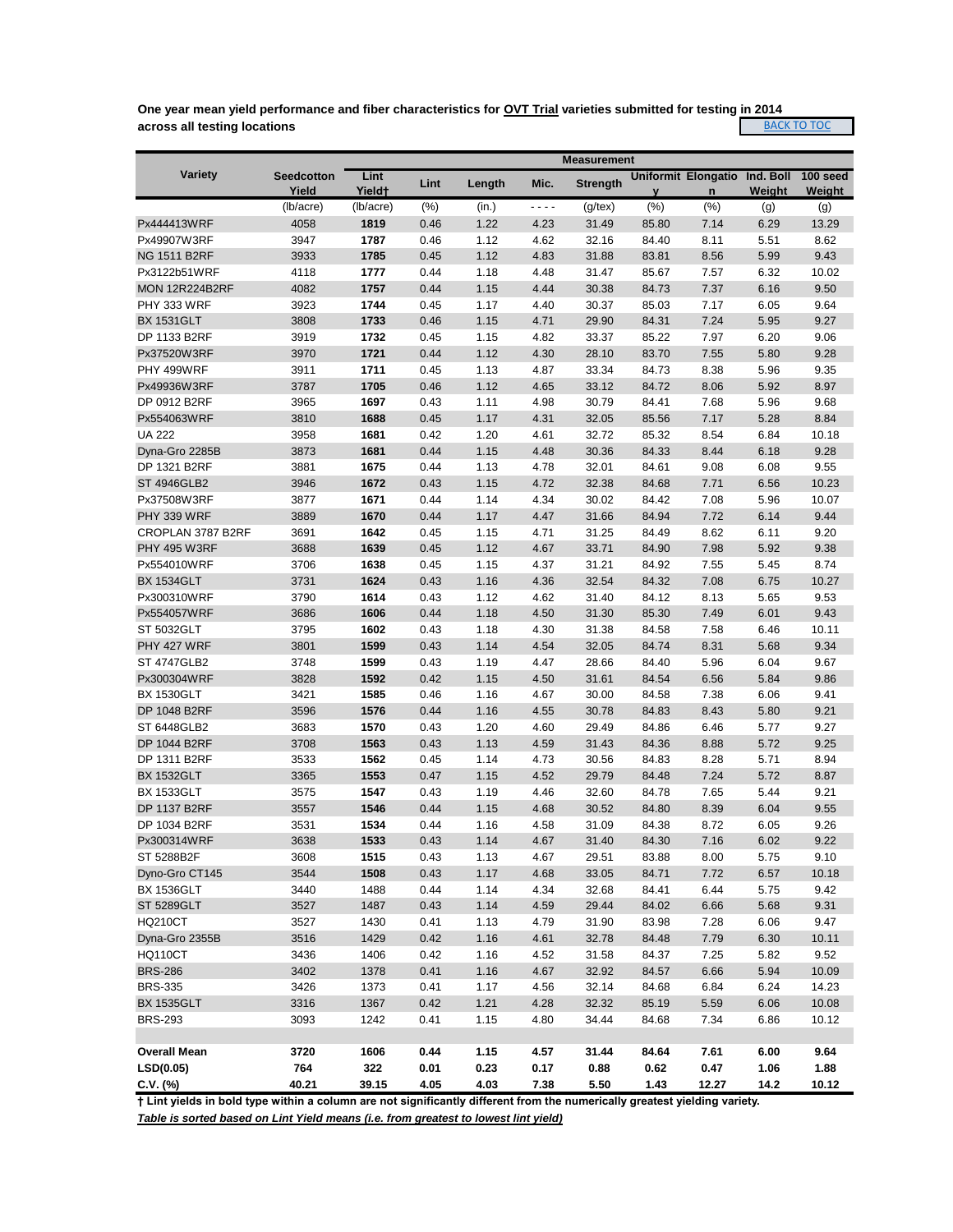**Two-year mean yield performance of varieties cultivated at 3 locations in the Delta region during 2013 and 2014.**

|                       |      |                   |      |                   |                             |                  |      |               | <b>BACK TO TOC</b> |
|-----------------------|------|-------------------|------|-------------------|-----------------------------|------------------|------|---------------|--------------------|
|                       |      |                   |      |                   | <b>Location and Year</b>    |                  |      |               | Average            |
| <b>Variety</b>        |      | <b>Clarksdale</b> |      | <b>Stoneville</b> |                             | <b>Itta Bena</b> |      | <b>Tunica</b> | across<br>location |
|                       | 2013 | 2014              | 2013 | 2014              | 2013                        | 2014             | 2013 | 2014          | and year           |
|                       |      |                   |      |                   | -Lint yield (lb lint/acre)- |                  |      |               |                    |
| Px3122b51WRF          | 3039 | 1948              | 2531 | 2745              | 2353                        | 2083             | 1801 | 1350          | 2231               |
| PHY 333 WRF           | 2925 | 2120              | 2524 | 2724              | 2029                        | 2236             | 1812 | 1212          | 2198               |
| <b>NG 1511 B2RF</b>   | 2879 | 2160              | 2138 | 2990              | 2207                        | 2099             | 1825 | 1163          | 2183               |
| Px300310WRF           | 2949 | 1951              | 2604 | 2654              | 2127                        | 2102             | 1716 | 1057          | 2145               |
| DP 1321 B2RF          | 2506 | 2039              | 2183 | 2818              | 2200                        | 2146             | 1904 | 1049          | 2106               |
| <b>ST 4946GLB2</b>    | 2815 | 1755              | 2284 | 2807              | 2004                        | 2083             | 1565 | 1376          | 2086               |
| DP 0912 B2RF          | 2915 | 1990              | 2083 | 2629              | 2028                        | 2191             | 1901 | 770           | 2063               |
| Px444413WRF           | 2418 | 2098              | 2387 | 2835              | 2081                        | 2218             | 1542 | 853           | 2054               |
| Px554010WRF           | 2577 | 2120              | 2392 | 2731              | 1839                        | 2029             | 1467 | 1161          | 2040               |
| PHY 499 WRF           | 2537 | 2416              | 2316 | 2547              | 1990                        | 2073             | 1593 | 830           | 2038               |
| Px300304WRF           | 2561 | 1899              | 2436 | 2549              | 1843                        | 2116             | 1622 | 1165          | 2024               |
| DP 1133 B2RF          | 2787 | 2268              | 2048 | 2724              | 1774                        | 2295             | 1333 | 869           | 2012               |
| <b>MON 12R224B2RF</b> | 2433 | 1988              | 2016 | 2707              | 1915                        | 2106             | 1673 | 974           | 1977               |
| PHY 339 WRF           | 2712 | 1883              | 2284 | 2473              | 1978                        | 1954             | 1456 | 886           | 1953               |
| CROPLAN 3787 B2RF     | 2572 | 1975              | 2067 | 2768              | 2023                        | 2048             | 1362 | 809           | 1953               |
| ST 5288B2F            | 2866 | 1984              | 1877 | 2536              | 1857                        | 1741             | 1542 | 987           | 1924               |
| <b>ST 4747GLB2</b>    | 2670 | 1960              | 2217 | 2541              | 1559                        | 1962             | 1582 | 823           | 1914               |
| DP 1048 B2RF          | 2543 | 1687              | 1995 | 2676              | 2204                        | 1985             | 1305 | 663           | 1882               |
| ST 6448GLB2           | 2403 | 1510              | 2236 | 2426              | 1727                        | 2172             | 1366 | 916           | 1845               |
| DP 1137 B2RF          | 2614 | 1683              | 1809 | 2676              | 1842                        | 1835             | 1517 | 766           | 1843               |
| DP 1044 B2RF          | 2231 | 1908              | 1809 | 2542              | 1944                        | 1697             | 1517 | 897           | 1818               |
| DP 1034 B2RF          | 2067 | 1779              | 1938 | 2563              | 1975                        | 1911             | 1372 | 636           | 1780               |

*Table is sorted based on average across location and year Lint Yield means (i.e. from greatest to lowest lint yield)*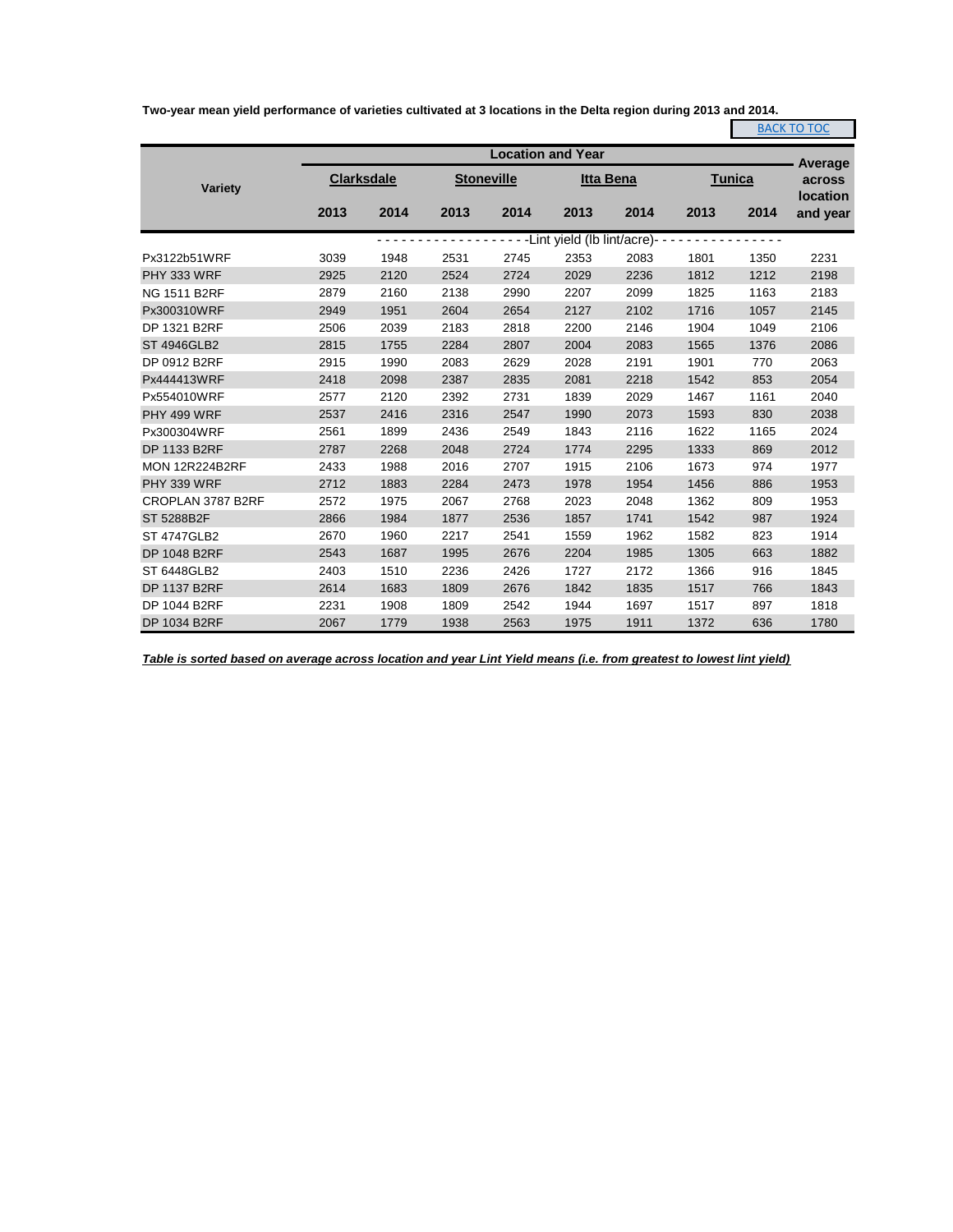**Two-year mean yield performance of varieties cultivated at 4 locations in the Hill region during 2013 and 2014.** Back to TOC

| <b>Location and Year</b>                                                                                             |           |      |      |                   |                               |      |      |               |                                                         |  |  |  |
|----------------------------------------------------------------------------------------------------------------------|-----------|------|------|-------------------|-------------------------------|------|------|---------------|---------------------------------------------------------|--|--|--|
|                                                                                                                      | Senatobia |      |      | <b>Starkville</b> | <b>Noxubee</b>                |      |      | <b>Verona</b> |                                                         |  |  |  |
| <b>Variety</b>                                                                                                       | 2013      | 2014 | 2013 | 2014              | 2013                          | 2014 | 2013 | 2014          | <b>Average</b><br>across<br><b>location</b><br>and year |  |  |  |
|                                                                                                                      |           |      |      |                   | -Lint yield (lb lint/acre)- - |      |      |               |                                                         |  |  |  |
| Px444413WRF                                                                                                          | 2224      | 1731 | 1406 | 1891              | 1606                          | 1213 | 1470 | 1448          | 1624                                                    |  |  |  |
| PHY 499 WRF                                                                                                          | 2335      | 1768 | 1359 | 1627              | 1566                          | 875  | 1593 | 1645          | 1596                                                    |  |  |  |
| Px3122b51WRF                                                                                                         | 2472      | 1757 | 1211 | 1722              | 1500                          | 871  | 1450 | 1739          | 1590                                                    |  |  |  |
| PHY 339 WRF                                                                                                          | 2298      | 1713 | 1430 | 1876              | 1552                          | 972  | 1226 | 1615          | 1585                                                    |  |  |  |
| DP 0912 B2RF                                                                                                         | 2336      | 1641 | 1437 | 1417              | 1375                          | 1103 | 1487 | 1577          | 1547                                                    |  |  |  |
| PHY 333 WRF                                                                                                          | 2345      | 1751 | 1391 | 1576              | 1472                          | 727  | 1372 | 1730          | 1546                                                    |  |  |  |
| DP 1048 B2RF                                                                                                         | 2066      | 1283 | 1453 | 1412              | 1676                          | 1086 | 1400 | 1812          | 1524                                                    |  |  |  |
| DP 1321 B2RF                                                                                                         | 2429      | 1316 | 1491 | 1429              | 1235                          | 858  | 1421 | 1750          | 1491                                                    |  |  |  |
| <b>NG 1511 B2RF</b>                                                                                                  | 2223      | 1167 | 1359 | 1448              | 1434                          | 976  | 1291 | 1906          | 1476                                                    |  |  |  |
| <b>MON 12R224B2RF</b>                                                                                                | 1969      | 1412 | 1274 | 1886              | 1263                          | 1010 | 1160 | 1798          | 1472                                                    |  |  |  |
| <b>ST 6448GLB2</b>                                                                                                   | 2163      | 1276 | 1274 | 1591              | 1437                          | 979  | 1458 | 1469          | 1456                                                    |  |  |  |
| DP 1133 B2RF                                                                                                         | 2060      | 1472 | 1439 | 1560              | 1256                          | 994  | 1202 | 1613          | 1450                                                    |  |  |  |
| DP 1137 B2RF                                                                                                         | 2037      | 1358 | 1488 | 1336              | 1236                          | 1056 | 1435 | 1610          | 1445                                                    |  |  |  |
| <b>ST 4747GLB2</b>                                                                                                   | 2307      | 1695 | 1292 | 1372              | 1143                          | 1053 | 1263 | 1411          | 1442                                                    |  |  |  |
| CROPLAN 3787 B2RF                                                                                                    | 1973      | 1169 | 1463 | 1566              | 1211                          | 985  | 1472 | 1663          | 1438                                                    |  |  |  |
| Px554010WRF                                                                                                          | 2125      | 1235 | 1276 | 1483              | 1461                          | 734  | 1396 | 1409          | 1390                                                    |  |  |  |
| Px300310WRF                                                                                                          | 2020      | 1720 | 1129 | 1527              | 1475                          | 550  | 1289 | 1381          | 1386                                                    |  |  |  |
| ST 5288B2F                                                                                                           | 2148      | 1563 | 1133 | 1352              | 1587                          | 532  | 1296 | 1441          | 1382                                                    |  |  |  |
| <b>ST 4946GLB2</b>                                                                                                   | 2203      | 1441 | 1021 | 1576              | 1140                          | 991  | 1040 | 1527          | 1367                                                    |  |  |  |
| DP 1034 B2RF                                                                                                         | 1822      |      | 1302 | 1417              | 1066                          | 916  | 1411 | 1516          | 1350                                                    |  |  |  |
| DP 1044 B2RF                                                                                                         | 1962      | 1512 | 924  | 1559              | 1177                          | 887  | 1196 | 1477          | 1337                                                    |  |  |  |
| Px300304WRF                                                                                                          | 1838      | 1173 | 1050 | 1454              | 1285                          | 615  | 1175 | 1448          | 1255                                                    |  |  |  |
| Table is sorted based on average across location and year Lint Yield means (i.e. from greatest to lowest lint yield) |           |      |      |                   |                               |      |      |               |                                                         |  |  |  |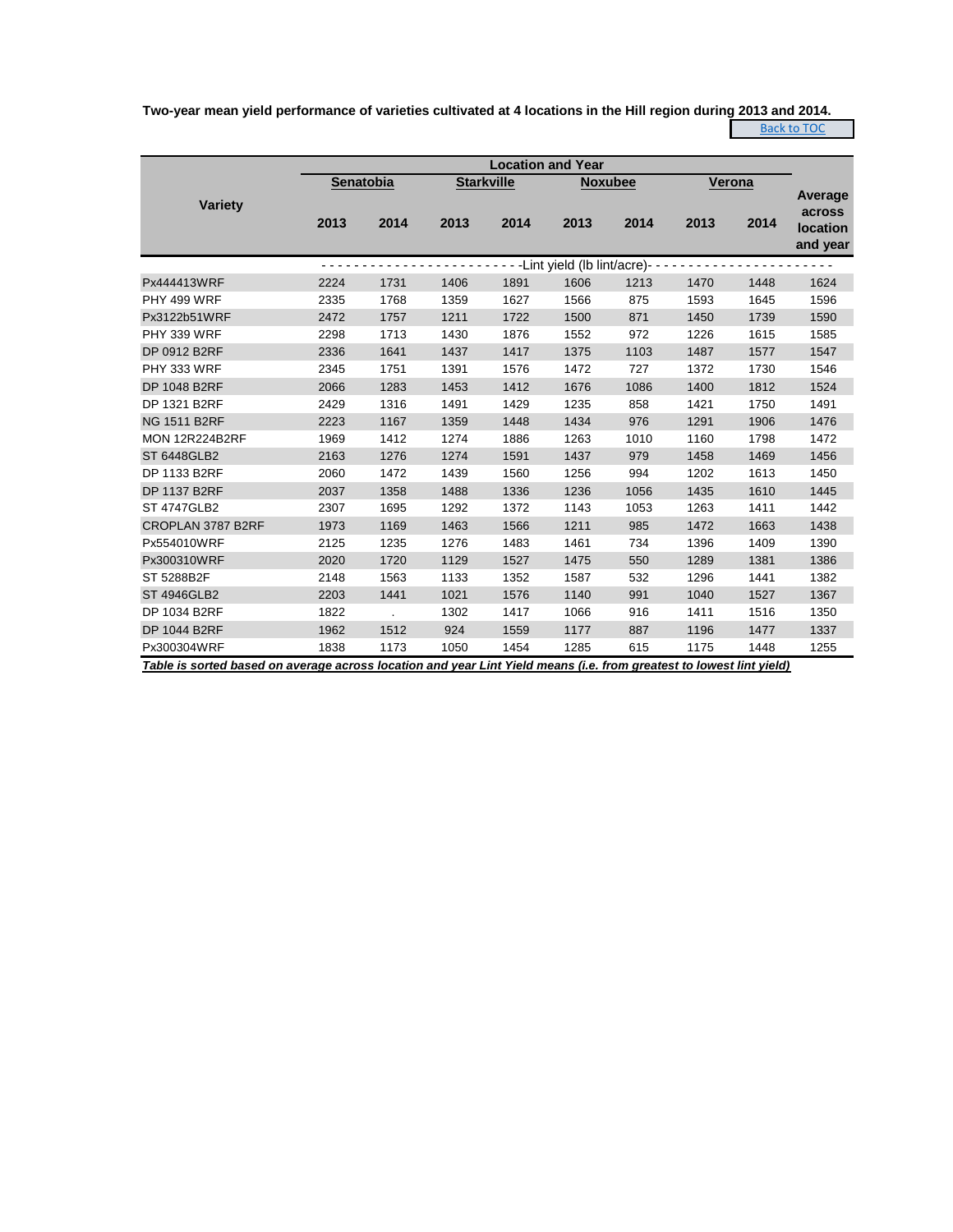**One year mean yield performance of varieties cultivated at 3 locations in the Delta Region during 2014.**

## **BACK TO TOC**

|                       |                             |                            |      |        |         | <b>Measurement</b> |                            |                       |                     |                    |
|-----------------------|-----------------------------|----------------------------|------|--------|---------|--------------------|----------------------------|-----------------------|---------------------|--------------------|
| <b>Variety</b>        | <b>Seedcotto</b><br>n Yield | Lint<br>Yield <sup>+</sup> | Lint | Length | Mic.    |                    | <b>Strength Uniformity</b> | <b>Elongatio</b><br>n | Ind. Boll<br>Weight | 100 seed<br>Weight |
|                       | (lb/acre)                   | (lb/acre)                  | (%)  | (in.)  | - - - - | $(g$ /tex $)$      | (%)                        | (% )                  | (g)                 | (g)                |
| Px49907W3RF           | 5483                        | 2453                       | 0.46 | 1.13   | 4.73    | 32.16              | 84.64                      | 7.69                  | 5.35                | 8.75               |
| <b>NG 1511 B2RF</b>   | 5268                        | 2439                       | 0.45 | 1.15   | 4.98    | 32.20              | 83.94                      | 7.66                  | 5.85                | 9.81               |
| DP 1133 B2RF          | 5562                        | 2429                       | 0.45 | 1.16   | 4.96    | 33.43              | 85.11                      | 7.55                  | 5.88                | 9.16               |
| Px444413WRF           | 5434                        | 2384                       | 0.45 | 1.21   | 4.31    | 31.18              | 85.35                      | 6.98                  | 6.13                | 17.92              |
| <b>BX 1531GLT</b>     | 5261                        | 2376                       | 0.47 | 1.17   | 4.83    | 30.31              | 84.18                      | 7.08                  | 5.93                | 9.48               |
| PHY 333 WRF           | 5230                        | 2371                       | 0.45 | 1.18   | 4.68    | 29.88              | 84.64                      | 6.95                  | 5.78                | 9.92               |
| PHY 499WRF            | 5438                        | 2370                       | 0.46 | 1.13   | 4.98    | 32.97              | 84.36                      | 7.63                  | 5.76                | 9.33               |
| Px554063WRF           | 5343                        | 2365                       | 0.46 | 1.18   | 4.50    | 32.38              | 85.33                      | 6.88                  | 5.27                | 8.88               |
| DP 1321 B2RF          | 5476                        | 2334                       | 0.44 | 1.15   | 4.99    | 32.43              | 84.69                      | 8.41                  | 5.75                | 9.84               |
| Dyna-Gro 2285B        | 5251                        | 2329                       | 0.44 | 1.16   | 4.71    | 30.91              | 83.97                      | 8.09                  | 5.79                | 9.75               |
| Px37520W3RF           | 5371                        | 2316                       | 0.45 | 1.12   | 4.69    | 28.62              | 83.87                      | 6.93                  | 5.58                | 9.75               |
| <b>PHY 495 W3RF</b>   | 5261                        | 2295                       | 0.45 | 1.13   | 4.83    | 33.54              | 84.84                      | 7.53                  | 5.95                | 9.82               |
| Px554010WRF           | 5195                        | 2293                       | 0.46 | 1.17   | 4.56    | 32.20              | 84.71                      | 6.81                  | 5.09                | 9.09               |
| CROPLAN 3787 B2RF     | 5041                        | 2290                       | 0.45 | 1.15   | 4.93    | 31.53              | 84.48                      | 7.76                  | 5.83                | 9.61               |
| DP 0912 B2RF          | 5402                        | 2270                       | 0.44 | 1.13   | 5.06    | 31.34              | 84.62                      | 7.48                  | 5.98                | 9.88               |
| <b>MON 12R224B2RF</b> | 5259                        | 2267                       | 0.45 | 1.14   | 4.66    | 30.11              | 84.18                      | 7.32                  | 5.68                | 9.59               |
| Px3122b51WRF          | 5307                        | 2259                       | 0.44 | 1.18   | 4.82    | 32.07              | 85.05                      | 7.05                  | 6.12                | 10.19              |
| Px49936W3RF           | 5080                        | 2259                       | 0.46 | 1.12   | 4.87    | 32.94              | 84.39                      | 7.70                  | 5.56                | 9.06               |
| <b>BX 1530GLT</b>     | 4680                        | 2238                       | 0.47 | 1.16   | 4.85    | 30.37              | 84.67                      | 6.93                  | 5.81                | 9.93               |
| Px300310WRF           | 5317                        | 2236                       | 0.44 | 1.15   | 4.72    | 31.93              | 84.39                      | 7.32                  | 5.66                | 9.93               |
| DP 1311 B2RF          | 5062                        | 2215                       | 0.45 | 1.15   | 4.88    | 30.82              | 84.53                      | 7.46                  | 5.57                | 9.46               |
| ST 4946GLB2           | 5286                        | 2215                       | 0.43 | 1.16   | 4.90    | 32.09              | 84.63                      | 6.98                  | 6.07                | 10.47              |
| Px37508W3RF           | 5166                        | 2212                       | 0.45 | 1.15   | 4.62    | 30.97              | 84.65                      | 6.68                  | 5.60                | 10.11              |
| Px554057WRF           | 4924                        | 2209                       | 0.44 | 1.17   | 4.83    | 31.60              | 85.16                      | 7.48                  | 5.81                | 9.67               |
| PHY 427 WRF           | 5291                        | 2193                       | 0.43 | 1.16   | 4.77    | 32.38              | 84.23                      | 7.59                  | 5.30                | 9.50               |
| <b>UA 222</b>         | 4993                        | 2192                       | 0.43 | 1.19   | 4.78    | 32.43              | 85.03                      | 7.58                  | 6.24                | 10.24              |
| Px300304WRF           | 5266                        | 2188                       | 0.43 | 1.16   | 4.74    | 32.03              | 84.45                      | 6.17                  | 5.82                | 10.11              |
| <b>BX 1532GLT</b>     | 4597                        | 2184                       | 0.48 | 1.17   | 4.76    | 30.20              | 84.53                      | 6.93                  | 5.58                | 9.58               |
| <b>BX 1534GLT</b>     | 5189                        | 2169                       | 0.43 | 1.15   | 4.74    | 32.67              | 84.13                      | 6.73                  | 6.07                | 10.13              |
| <b>BX 1533GLT</b>     | 4867                        | 2165                       | 0.44 | 1.22   | 4.58    | 33.13              | 85.07                      | 7.25                  | 5.46                | 9.71               |
| <b>ST 5032GLT</b>     | 5199                        | 2163                       | 0.43 | 1.17   | 4.49    | 32.13              | 84.28                      | 6.99                  | 6.18                | 9.93               |
| <b>ST 4747GLB2</b>    | 5103                        | 2154                       | 0.44 | 1.19   | 4.65    | 29.39              | 84.18                      | 5.85                  | 5.83                | 9.89               |
| Dyno-Gro CT145        | 5077                        | 2131                       | 0.44 | 1.19   | 4.75    | 33.13              | 84.49                      | 7.24                  | 6.02                | 10.19              |
| DP 1048 B2RF          | 4849                        | 2116                       | 0.45 | 1.17   | 4.73    | 31.46              | 84.78                      | 7.84                  | 5.56                | 9.28               |
| PHY 339 WRF           | 4975                        | 2104                       | 0.44 | 1.18   | 4.63    | 31.83              | 84.66                      | 7.23                  | 5.55                | 9.73               |
| Px300314WRF           | 5061                        | 2100                       | 0.43 | 1.15   | 4.79    | 31.63              | 84.09                      | 6.40                  | 5.70                | 9.63               |
| ST 5288B2F            | 4985                        | 2087                       | 0.44 | 1.15   | 4.85    | 30.48              | 83.84                      | 7.87                  | 5.58                | 9.50               |
| DP 1034 B2RF          | 4893                        | 2084                       | 0.44 | 1.17   | 4.73    | 31.98              | 84.45                      | 8.17                  | 5.95                | 9.64               |
| DP 1137 B2RF          | 4850                        | 2065                       | 0.44 | 1.17   | 4.76    | 31.18              | 85.02                      | 7.82                  | 5.74                | 9.80               |
| DP 1044 B2RF          | 4936                        | 2049                       | 0.43 | 1.14   | 4.71    | 31.64              | 84.00                      | 8.48                  | 5.42                | 9.58               |
| <b>BX 1536GLT</b>     | 4765                        | 2040                       | 0.45 | 1.16   | 4.56    | 33.13              | 84.26                      | 5.94                  | 5.47                | 9.72               |
| ST 6448GLB2           | 4768                        | 2036                       | 0.44 | 1.19   | 4.79    | 29.63              | 84.64                      | 6.13                  | 5.46                | 9.48               |
| <b>ST 5289GLT</b>     | 4749                        | 1987                       | 0.44 | 1.14   | 4.91    | 29.76              | 83.57                      | 6.20                  | 5.95                | 9.67               |
| Dyna-Gro 2355B        | 4854                        | 1930                       | 0.41 | 1.16   | 4.66    | 33.49              | 84.25                      | 7.24                  | 5.92                | 10.15              |
| <b>HQ210CT</b>        | 4683                        | 1888                       | 0.42 | 1.14   | 5.02    | 32.98              | 84.23                      | 6.80                  | 5.86                | 9.56               |
| <b>BRS-335</b>        | 4673                        | 1885                       | 0.42 | 1.16   | 4.73    | 32.38              | 84.48                      | 6.81                  | 6.13                | 10.23              |
| <b>BX 1535GLT</b>     | 4609                        | 1883                       | 0.43 | 1.21   | 4.60    | 32.56              | 84.83                      | 5.47                  | 5.97                | 10.18              |
| <b>BRS-286</b>        | 4609                        | 1871                       | 0.42 | 1.16   | 4.92    | 32.74              | 84.70                      | 6.31                  | 5.86                | 10.18              |
| <b>HQ110CT</b>        | 4458                        | 1816                       | 0.42 | 1.17   | 4.68    | 31.97              | 84.36                      | 6.92                  | 5.32                | 9.51               |
| <b>BRS-293</b>        | 4141                        | 1695                       | 0.43 | 1.14   | 4.98    | 33.99              | 84.63                      | 6.95                  | 5.99                | 9.97               |
|                       |                             |                            |      |        |         |                    |                            |                       |                     |                    |
| <b>Overall Mean</b>   | 5051                        | 2171                       | 0.44 | 1.16   | 4.76    | 31.77              | 84.51                      | 7.14                  | 5.75                | 9.88               |
| LSD(0.05)             | 864                         | 332                        | 0.01 | 0.27   | 0.19    | 1.36               | 0.93                       | 0.68                  | 0.43                | 3.08               |
| $C.V.$ (%)            | 21.33                       | 18.88                      | 3.5  | 2.89   | 4.88    | 5.35               | 1.37                       | 11.88                 | 9.46                | 38.12              |

*† Bolded means are not statistically different from greatest yielding variety at 0.05 level of significance*

*Table is sorted based on Lint Yield means (i.e. from greatest to lowest lint yield)*

**Tunica location not included in across Delta Analysis**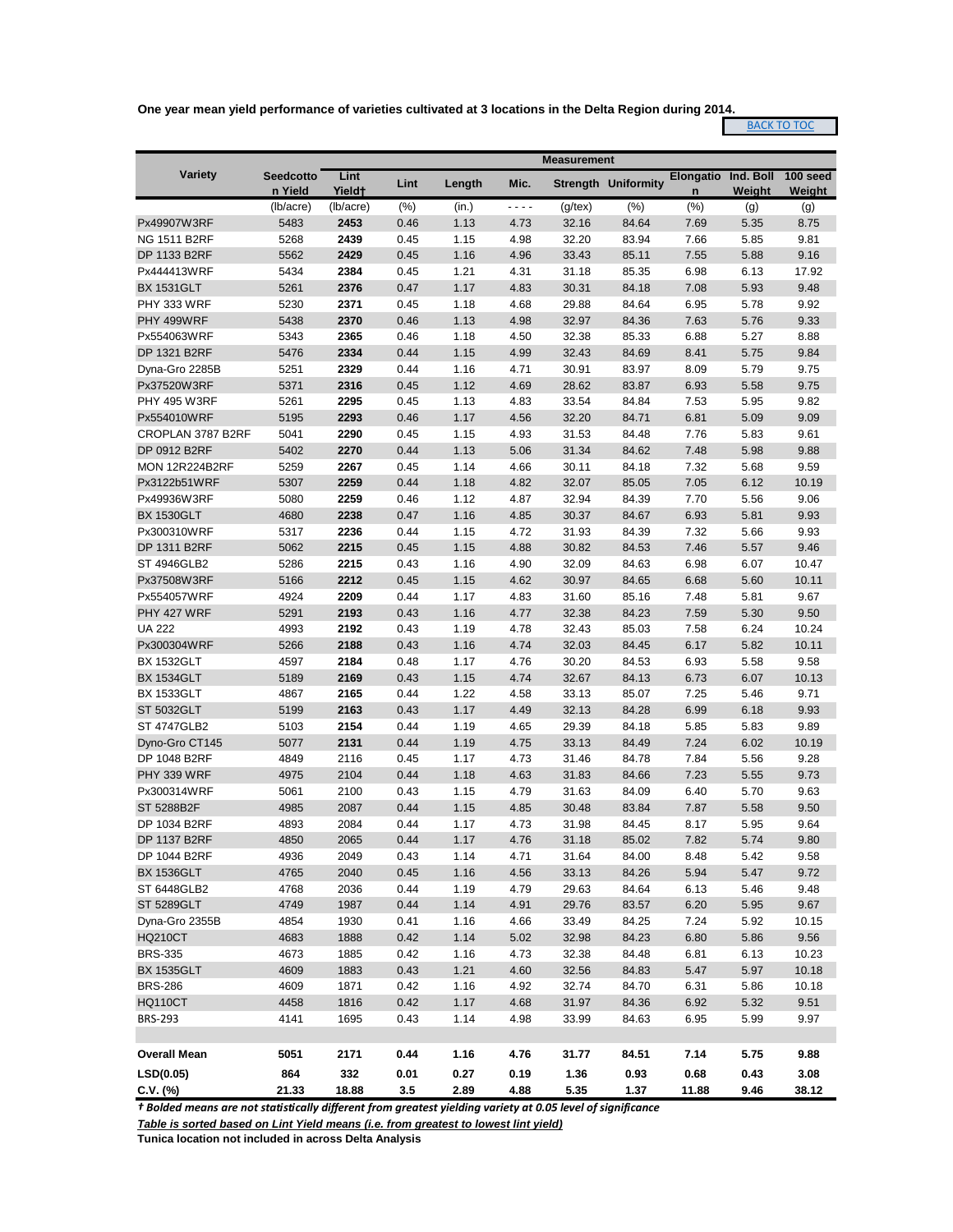**One year mean yield performance of varieties cultivated at 4 locations in the HILL Region during 2014.**

**BACK TO TOC** 

|                       |                 | <b>Measurement</b> |      |        |         |                 |             |                     |           |          |
|-----------------------|-----------------|--------------------|------|--------|---------|-----------------|-------------|---------------------|-----------|----------|
| <b>Variety</b>        | <b>Seedcott</b> | Lint               | Lint | Length | Mic.    | <b>Strength</b> |             | Uniformit Elongatio | Ind. Boll | 100 seed |
|                       | on Yield        | Yield <sup>+</sup> |      |        |         |                 | $\mathbf v$ | n                   | Weight    | Weight   |
|                       |                 | (lb/acre)          | (% ) | (in.)  | - - - - | $(g$ /tex $)$   | (% )        | (%)                 | (g)       | (g)      |
| Px444413WRF           | 3369            | 1560               | 0.47 | 1.21   | 4.27    | 31.69           | 85.85       | 7.17                | 5.22      | 9.85     |
| <b>MON 12R224B2RF</b> | 3547            | 1543               | 0.43 | 1.13   | 4.32    | 30.31           | 84.66       | 7.15                | 5.41      | 9.12     |
| PHY 339 WRF           | 3480            | 1533               | 0.44 | 1.14   | 4.35    | 31.39           | 84.61       | 7.68                | 5.18      | 8.82     |
| Px3122b51WRF          | 3428            | 1522               | 0.44 | 1.16   | 4.33    | 30.94           | 85.63       | 7.59                | 5.14      | 9.36     |
| PHY 499WRF            | 3265            | 1479               | 0.45 | 1.11   | 4.79    | 33.26           | 84.63       | 8.69                | 5.18      | 9.16     |
| DP 0912 B2RF          | 3368            | 1470               | 0.43 | 1.07   | 4.91    | 30.06           | 84.14       | 7.46                | 5.06      | 9.21     |
| PHY 333 WRF           | 3203            | 1446               | 0.45 | 1.15   | 4.24    | 30.30           | 84.93       | 7.09                | 4.97      | 9.07     |
| <b>BX 1531GLT</b>     | 3122            | 1442               | 0.46 | 1.12   | 4.67    | 29.19           | 84.05       | 7.02                | 5.03      | 8.82     |
| Px49936W3RF           | 3117            | 1430               | 0.46 | 1.10   | 4.49    | 32.92           | 84.71       | 8.14                | 5.07      | 8.64     |
| Px37508W3RF           | 3237            | 1424               | 0.44 | 1.12   | 4.23    | 29.37           | 83.98       | 7.21                | 5.20      | 9.62     |
| Dyna-Gro 2285B        | 3198            | 1408               | 0.44 | 1.13   | 4.37    | 29.52           | 84.11       | 8.35                | 5.21      | 8.44     |
| DP 1133 B2RF          | 3117            | 1406               | 0.45 | 1.13   | 4.77    | 33.31           | 84.97       | 7.74                | 5.28      | 8.79     |
| <b>UA 222</b>         | 3328            | 1404               | 0.42 | 1.20   | 4.50    | 33.05           | 85.28       | 8.80                | 5.72      | 9.70     |
| <b>NG 1511 B2RF</b>   | 3060            | 1404               | 0.46 | 1.09   | 4.69    | 31.41           | 83.19       | 8.96                | 5.04      | 8.84     |
| Px49907W3RF           | 3024            | 1401               | 0.46 | 1.10   | 4.52    | 31.85           | 83.83       | 8.31                | 4.83      | 8.14     |
| Px37520W3RF           | 3170            | 1400               | 0.44 | 1.10   | 4.08    | 27.63           | 83.29       | 7.81                | 4.87      | 8.64     |
| DP 1048 B2RF          | 3164            | 1398               | 0.44 | 1.14   | 4.46    | 30.19           | 84.61       | 8.56                | 5.16      | 8.94     |
| CROPLAN 3787 B2RF     | 3058            | 1371               | 0.45 | 1.13   | 4.56    | 30.91           | 84.14       | 8.98                | 4.94      | 8.66     |
| <b>PHY 495 W3RF</b>   | 2988            | 1364               | 0.46 | 1.09   | 4.57    | 33.41           | 84.75       | 8.16                | 4.80      | 8.79     |
| <b>ST 4747GLB2</b>    | 3129            | 1362               | 0.44 | 1.17   | 4.35    | 27.47           | 84.13       | 5.96                | 4.89      | 9.21     |
| Px554057WRF           | 3108            | 1359               | 0.44 | 1.17   | 4.33    | 31.02           | 85.05       | 7.33                | 4.95      | 8.97     |
| ST 6448GLB2           | 3112            | 1341               | 0.43 | 1.18   | 4.53    | 28.90           | 84.46       | 6.56                | 5.00      | 8.88     |
| DP 1137 B2RF          | 2985            | 1339               | 0.45 | 1.13   | 4.66    | 29.90           | 84.49       | 8.63                | 5.37      | 9.15     |
| <b>ST 4946GLB2</b>    | 3094            | 1339               | 0.43 | 1.13   | 4.60    | 32.56           | 84.37       | 7.94                | 5.51      | 9.73     |
| DP 1321 B2RF          | 3032            | 1338               | 0.44 | 1.10   | 4.64    | 31.71           | 84.31       | 9.14                | 5.11      | 9.08     |
| <b>BX 1530GLT</b>     | 2911            | 1338               | 0.46 | 1.13   | 4.62    | 29.50           | 84.34       | 7.43                | 5.13      | 8.73     |
| DP 1044 B2RF          | 3083            | 1337               | 0.44 | 1.09   | 4.47    | 30.91           | 84.26       | 8.91                | 4.79      | 8.68     |
| ST 5032GLT            | 3045            | 1317               | 0.43 | 1.17   | 4.12    | 30.70           | 84.48       | 7.71                | 5.17      | 9.71     |
| <b>BX 1533GLT</b>     | 3017            | 1306               | 0.43 | 1.15   | 4.35    | 31.79           | 84.00       | 7.72                | 4.46      | 8.42     |
| <b>BX 1534GLT</b>     | 2975            | 1286               | 0.43 | 1.14   | 4.06    | 31.84           | 84.10       | 6.95                | 5.71      | 9.84     |
| DP 1034 B2RF          | 2844            | 1283               | 0.45 | 1.13   | 4.53    | 30.31           | 84.01       | 8.93                | 4.99      | 8.65     |
| Px554063WRF           | 2836            | 1266               | 0.45 | 1.15   | 4.24    | 31.45           | 85.46       | 7.08                | 4.45      | 8.55     |
| PHY 427 WRF           | 2934            | 1266               | 0.43 | 1.12   | 4.44    | 31.79           | 84.78       | 8.49                | 4.71      | 8.99     |
| Px300310WRF           | 2905            | 1266               | 0.44 | 1.08   | 4.53    | 30.61           | 83.48       | 8.40                | 4.59      | 8.89     |
| DP 1311 B2RF          | 2686            | 1221               | 0.45 | 1.11   | 4.78    | 30.02           | 84.66       | 8.66                | 4.88      | 8.25     |
| Dyna-Gro 2355B        | 2910            | 1219               | 0.42 | 1.12   | 4.62    | 31.89           | 84.16       | 8.13                | 5.09      | 9.65     |
| Px300314WRF           | 2825            | 1218               | 0.43 | 1.11   | 4.62    | 30.78           | 84.09       | 7.45                | 5.16      | 8.62     |
| <b>ST 5289GLT</b>     | 2833            | 1213               | 0.43 | 1.12   | 4.39    | 28.95           | 84.01       | 6.88                | 4.84      | 8.76     |
| Px554010WRF           | 2735            | 1212               | 0.45 | 1.12   | 4.26    | 29.94           | 84.63       | 7.93                | 4.72      | 8.26     |
| <b>HQ210CT</b>        | 2886            | 1204               | 0.42 | 1.10   | 4.66    | 30.03           | 83.41       | 7.58                | 4.52      | 8.87     |
| ST 5288B2F            | 2819            | 1199               | 0.42 | 1.10   | 4.52    | 28.61           | 83.61       | 7.89                | 4.61      | 8.53     |
| Dyno-Gro CT145        | 2729            | 1188               | 0.44 | 1.15   | 4.70    | 32.84           | 84.45       | 7.89                | 6.15      | 9.94     |
| <b>BX 1532GLT</b>     | 2580            | 1185               | 0.46 | 1.12   | 4.41    | 29.08           | 83.98       | 7.43                | 4.73      | 8.06     |
| Px300304WRF           | 2751            | 1172               | 0.43 | 1.11   | 4.35    | 30.70           | 83.98       | 6.71                | 4.53      | 9.05     |
| <b>BX 1535GLT</b>     | 2744            | 1156               | 0.42 | 1.18   | 4.05    | 31.59           | 84.90       | 5.65                | 4.91      | 9.61     |
| <b>BX 1536GLT</b>     | 2617            | 1148               | 0.44 | 1.11   | 4.11    | 31.83           | 84.09       | 6.52                | 4.45      | 8.95     |
| <b>HQ110CT</b>        | 2656            | 1108               | 0.42 | 1.14   | 4.36    | 31.03           | 84.00       | 7.16                | 4.41      | 9.00     |
| <b>BRS-286</b>        | 2672            | 1087               | 0.41 | 1.13   | 4.52    | 32.69           | 84.17       | 6.44                | 4.76      | 9.56     |
| <b>BRS-335</b>        | 2515            | 995                | 0.40 | 1.16   | 4.48    | 31.41           | 84.43       | 6.60                | 4.71      | 9.58     |
| <b>BRS-293</b>        | 2339            | 954                | 0.41 | 1.15   | 4.69    | 34.68           | 84.54       | 7.39                | 5.74      | 9.83     |
|                       |                 |                    |      |        |         |                 |             |                     |           |          |
| <b>Overall Mean</b>   | 3013            | 1325               | 0.44 | 1.13   | 4.45    | 30.9            | 84.35       | 7.71                | 5.02      | 9.01     |
| LSD(0.05)             | 701             | 306                | 0.01 | 0.03   | 0.26    | 1.29            | 0.8         | 0.56                | 1         | 0.81     |
| $C.V.$ (%)            | 30.66           | 30.54              | 3.71 | 3.47   | 7.78    | 5.5             | 1.25        | 9.49                | 26.36     | 11.95    |

*† Bolded means are not statistically different from greatest yielding variety at 0.05 level of significance*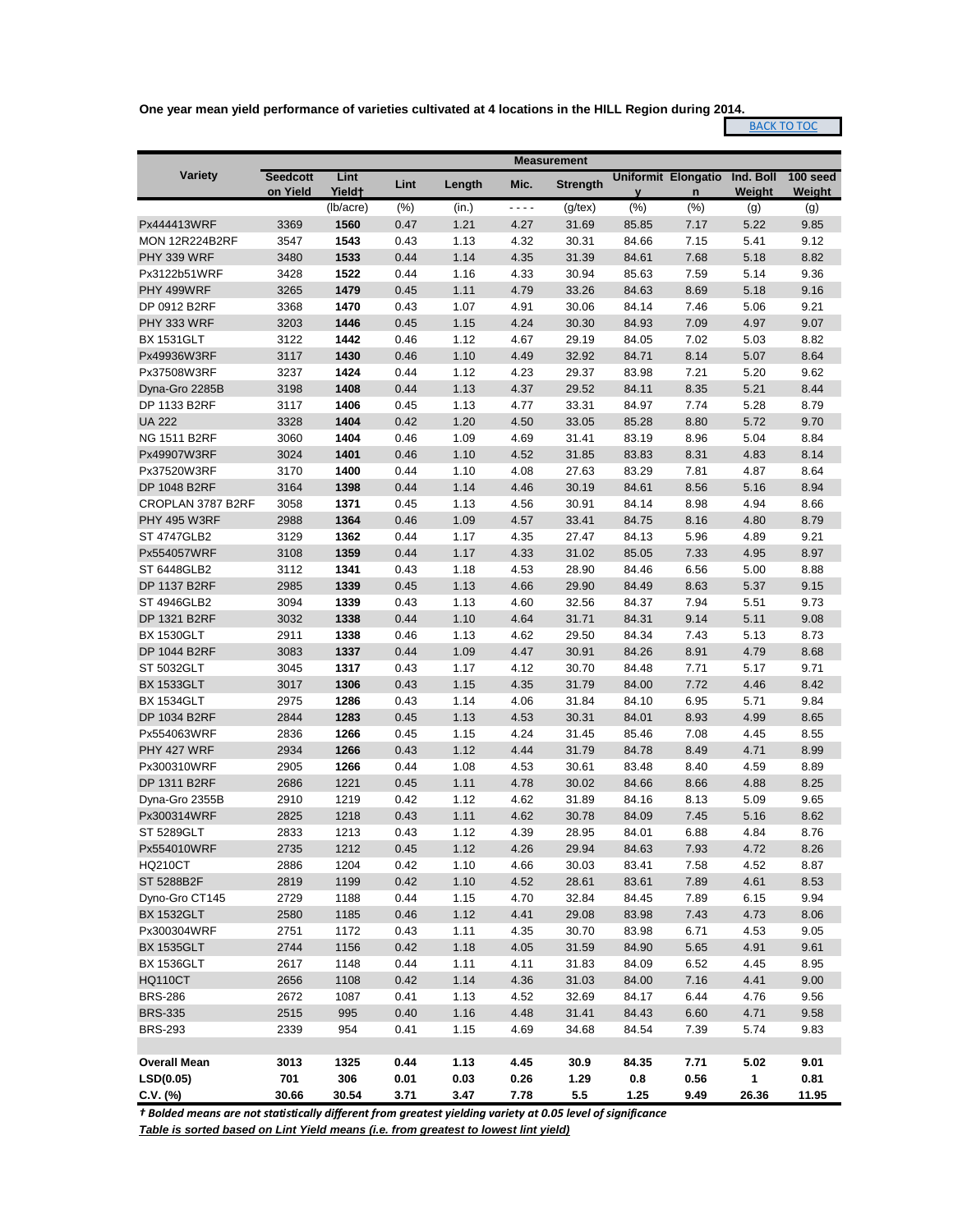**Mean yield performance and fiber characteristics for cotton varieties cultivated on an non-irrigated Dubbs very fine sandy loam on Cliff Heaton Farms near Clarksdale, MS during 2014.** *Trial Facilitator: Dr. Bobby Golden*

BACK TO TOC

|                                   | <b>Measurement</b> |                    |              |              |              |                 |              |                     |              |                |
|-----------------------------------|--------------------|--------------------|--------------|--------------|--------------|-----------------|--------------|---------------------|--------------|----------------|
| <b>Variety</b>                    | <b>Seedcott</b>    | Lint               | Lint         | Length       | Mic.         | <b>Strength</b> |              | Uniformit Elongatio | Ind. Boll    | 100 seed       |
|                                   | on Yield           | Yield <sup>+</sup> |              |              |              |                 | $\mathbf{v}$ | $\mathsf{n}$        | Weight       | Weight         |
|                                   | (lb/acre)          | (lb/acre)          | (% )         | (in.)        | - - - -      | $(g$ /tex $)$   | (% )         | (% )                | (g)          | (g)            |
| PHY 499WRF                        | 5608               | 2416               | 0.45         | 1.14         | 5.03         | 31.68           | 85.40        | 8.13                | 5.95         | 9.68           |
| Px554063WRF                       | 5371               | 2342               | 0.46         | 1.17         | 4.63         | 31.18           | 85.90        | 7.65                | 5.58         | 8.63           |
| <b>BX 1531GLT</b>                 | 5465               | 2336               | 0.45         | 1.16         | 4.88         | 29.63           | 84.23        | 7.20                | 6.18         | 9.70           |
| DP 1133 B2RF                      | 5342               | 2268               | 0.45         | 1.16         | 5.05         | 32.68           | 86.18        | 7.70                | 5.90         | 9.13           |
| Px49936W3RF                       | 5105               | 2213               | 0.46         | 1.13         | 4.75         | 31.58           | 84.80        | 8.03                | 5.63         | 9.15           |
| <b>PHY 495 W3RF</b>               | 5243               | 2204               | 0.44         | 1.18         | 4.85         | 32.60           | 86.03        | 7.55                | 6.13         | 10.53          |
| Px300314WRF                       | 5440               | 2193               | 0.42         | 1.17         | 4.75         | 31.28           | 84.93        | 6.40                | 5.53         | 9.88           |
| Px49907W3RF                       | 5154               | 2192               | 0.45         | 1.13         | 4.68         | 31.28           | 85.30        | 8.25                | 5.45         | 8.95           |
| <b>NG 1511 B2RF</b>               | 4253               | 2160               | 0.43         | 1.16         | 4.85         | 30.88           | 84.55        | 7.33                | 5.85         | 10.23          |
| Dyno-Gro CT145                    | 5144               | 2146               | 0.44         | 1.17         | 4.80         | 32.00           | 85.28        | 7.48                | 6.10         | 10.23          |
| Px554010WRF                       | 5061               | 2120               | 0.44         | 1.18         | 4.58         | 31.10           | 85.28        | 7.25                | 5.40         | 9.00           |
| PHY 333 WRF                       | 5139               | 2120               | 0.43         | 1.18         | 4.60         | 28.83           | 84.50        | 7.25                | 5.78         | 10.28          |
| Px37520W3RF                       | 5090               | 2111               | 0.44         | 1.14         | 4.65         | 27.25           | 85.00        | 7.58                | 5.73         | 9.98           |
| Px444413WRF                       | 5184               | 2098               | 0.43         | 1.20         | 4.38         | 29.95           | 85.40        | 7.45                | 6.53         | 9.98           |
| DP 1321 B2RF                      | 5002               | 2039               | 0.43         | 1.14         | 4.95         | 31.58           | 85.03        | 8.20                | 5.88         | 10.18          |
| Px37508W3RF                       | 5006               | 2035               | 0.43         | 1.15         | 4.75         | 29.73           | 85.28        | 7.08                | 5.78         | 10.18          |
| DP 0912 B2RF                      | 4937               | 1990               | 0.43         | 1.14         | 4.88         | 29.83           | 85.75        | 7.58                | 6.10         | 10.38          |
| <b>MON 12R224B2RF</b>             | 4676               | 1988               | 0.45         | 1.15         | 4.75         | 30.08           | 85.80        | 8.20                | 5.98         | 9.55           |
| DP 1311 B2RF                      | 4790               | 1985               | 0.44         | 1.18         | 4.85         | 30.00           | 85.90        | 7.60                | 5.68         | 9.95           |
| ST 5288B2F                        | 4883               | 1984               | 0.43         | 1.16         | 4.68         | 29.90           | 84.95        | 8.38                | 5.18         | 9.70           |
| <b>BRS-286</b>                    | 4903               | 1981               | 0.43         | 1.19         | 4.90         | 30.65           | 86.05        | 6.75                | 5.90         | 9.88           |
| CROPLAN 3787 B2RF                 | 4149               | 1975               | 0.43         | 1.15         | 4.98         | 31.13           | 85.10        | 7.25                | 5.80         | 9.60           |
| <b>BX 1532GLT</b>                 | 4322               | 1961               | 0.48         | 1.16         | 4.68         | 29.55           | 85.80        | 7.33                | 5.85         | 9.78           |
| <b>ST 4747GLB2</b>                | 4735               | 1960               | 0.44         | 1.17         | 4.70         | 29.03           | 85.25        | 7.15                | 5.90         | 9.90           |
| Px300310WRF                       | 4804               | 1951               | 0.43         | 1.16         | 4.68         | 31.13           | 85.90        | 7.53                | 5.98         | 10.20          |
| Px3122b51WRF                      | 4888               | 1948               | 0.42         | 1.17         | 4.80         | 31.55           | 85.98        | 7.70                | 6.25         | 10.05          |
| PHY 427 WRF                       | 4923               | 1936               | 0.41         | 1.16         | 4.83         | 32.03           | 86.10        | 7.80                | 5.45         | 9.85           |
| <b>BX 1536GLT</b>                 | 4760               | 1930               | 0.43         | 1.19         | 4.68         | 31.90           | 85.38        | 6.38                | 6.13         | 9.90           |
| DP 1044 B2RF                      | 4662               | 1908               | 0.43         | 1.15         | 4.83         | 30.08           | 85.23        | 8.43                | 5.38         | 10.13          |
| Px300304WRF                       | 4622               | 1899               | 0.43         | 1.16         | 4.73         | 31.15           | 85.00        | 6.93                | 6.15         | 10.30          |
| <b>BX 1533GLT</b>                 | 3932               | 1888               | 0.44         | 1.20         | 4.50         | 32.05           | 85.88        | 7.80                | 5.73         | 9.85           |
| PHY 339 WRF                       | 4588               | 1883               | 0.43         | 1.20         | 4.43         | 30.60           | 85.23        | 7.58                | 5.88         | 9.60           |
| Dyna-Gro 2285B                    | 4612               | 1876               | 0.43         | 1.18         | 4.75         | 30.53           | 84.98        | 8.03                | 5.85         | 10.00          |
| <b>BX 1530GLT</b>                 | 3829               | 1857               | 0.45         | 1.16         | 4.80         | 29.68           | 86.13        | 7.03                | 5.90         | 10.15          |
| <b>ST 5032GLT</b>                 | 4637               | 1841               | 0.42         | 1.17         | 4.55         | 31.93           | 85.53        | 7.15                | 6.73         | 10.30          |
| Px554057WRF                       | 4440               | 1837               | 0.44         | 1.17         | 4.88         | 29.10           | 85.13        | 8.45                | 5.70         | 9.63           |
| <b>UA 222</b>                     | 4479               | 1819               | 0.43         | 1.18         | 5.00         | 31.20           | 85.80        | 7.63                | 6.50         | 10.38          |
| <b>ST 5289GLT</b>                 | 4459               | 1793               | 0.42         | 1.16         | 4.98         | 29.23           | 84.33        | 6.43                | 6.18         | 10.08          |
| <b>BX 1534GLT</b><br>DP 1034 B2RF | 4390<br>4376       | 1782               | 0.43<br>0.43 | 1.15         | 4.93         | 30.83           | 84.80        | 7.13                | 6.10<br>5.95 | 10.00<br>10.05 |
|                                   |                    | 1779               |              | 1.17         | 4.98         | 32.15           | 85.93        | 8.45                |              |                |
| <b>ST 4946GLB2</b>                | 4346               | 1755               | 0.43         | 1.19         | 4.90         | 30.88           | 85.70        | 6.93                | 6.08         | 11.25          |
| <b>BRS-335</b>                    | 4405<br>4395       | 1739<br>1725       | 0.42<br>0.41 | 1.17         | 4.88         | 30.90           | 85.53        | 7.43                | 6.30         | 10.43          |
| <b>HQ110CT</b><br>DP 1048 B2RF    |                    |                    |              | 1.17         | 4.48         | 30.90           | 84.43        | 7.03                | 5.25         | 9.60           |
|                                   | 4026               | 1687               | 0.44         | 1.19         | 4.70         | 31.38           | 85.68        | 7.53                | 5.63         | 9.18           |
| DP 1137 B2RF                      | 3996               | 1683               | 0.44         | 1.16         | 4.85         | 30.13           | 85.38        | 8.93                | 5.68         | 9.95           |
| <b>BRS-293</b>                    | 4154               | 1679               | 0.43         | 1.13         | 4.95         | 32.33           | 85.75        | 7.35                | 6.23         | 10.08          |
| <b>HQ210CT</b>                    | 4297               | 1676               | 0.41         | 1.15         | 4.83         | 33.30           | 85.30        | 7.23                | 6.00         | 9.80           |
| <b>BX 1535GLT</b>                 | 4110               | 1652               | 0.43         | 1.19         | 4.60         | 30.98           | 86.05        | 6.48                | 5.95         | 10.20          |
| Dyna-Gro 2355B                    | 3903               | 1510               | 0.41         | 1.15         | 4.68         | 32.38           | 84.80        | 7.03                | 6.30         | 10.28          |
| ST 6448GLB2                       | 3710               | 1510               | 0.43         | 1.18         | 4.78         | 28.98           | 84.98        | 7.13                | 5.53         | 9.55           |
|                                   |                    |                    |              |              |              |                 |              |                     |              |                |
| <b>Overall Mean</b>               | 4675               | 1947               | 0.43         | 1.16         | 4.76         | 30.81           | 85.37        | 7.48                | 5.88         | 9.90           |
| LSD(0.05)                         | 1228<br>18.79      | 477<br>17.32       | 0.02         | 0.05<br>3.08 | 0.36<br>5.44 | 2.23<br>5.17    | 1.38<br>1.15 | 1.25<br>12.02       | 0.75<br>9.22 | 1.97           |
| $C.V.$ (%)                        |                    |                    | 3.7          |              |              |                 |              |                     |              | 6.61           |

*† Bolded means are not statistically different from greatest yielding variety at 0.05 level of significance*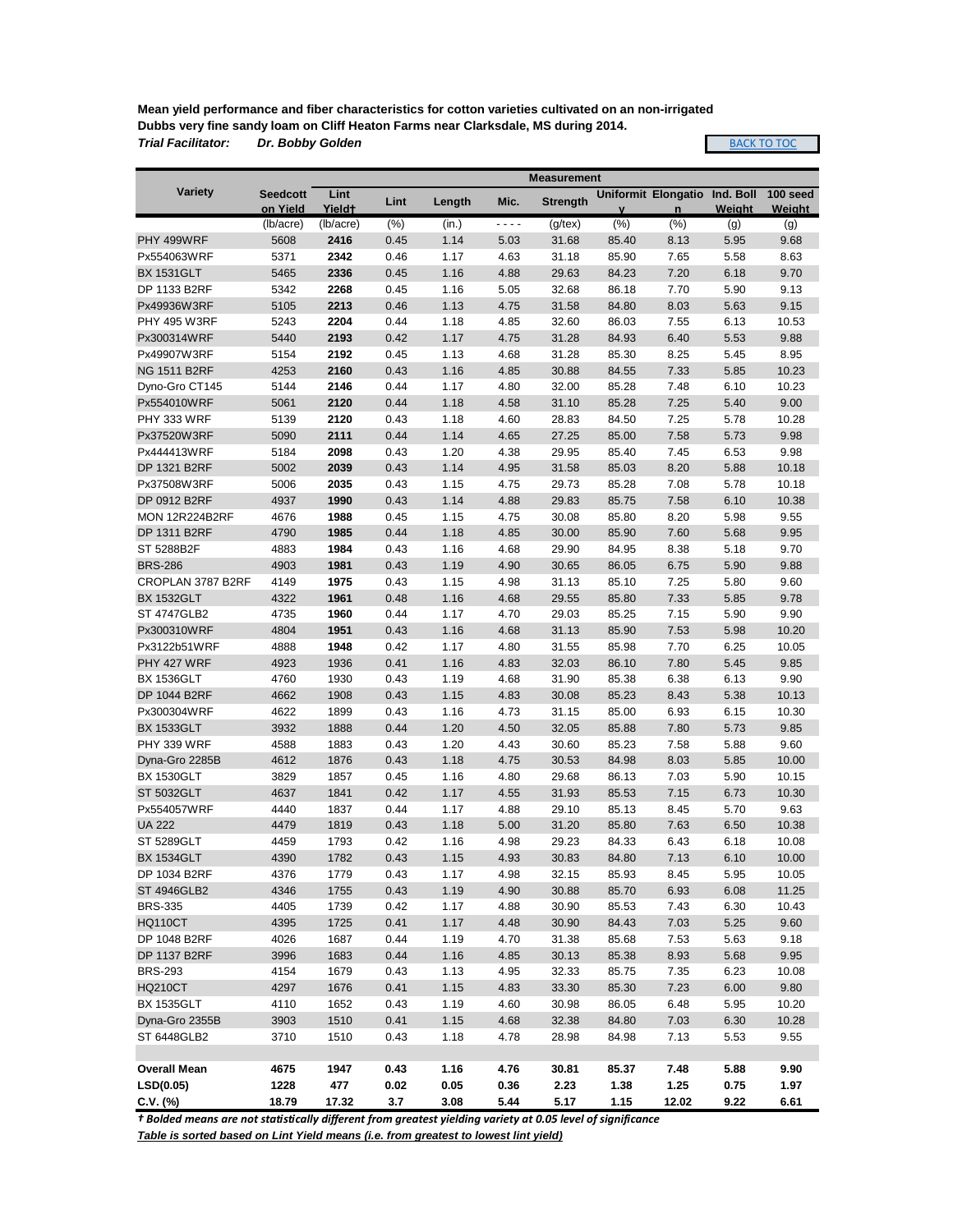**Mean yield performance and fiber characteristics for OVT cotton varieties cultivated on a non-irrigated Tensas silty clay loam on Mark Kimmel farms near Itta Bena, MS during 2014** *Trial Facilitator: Dr. Bobby Golden*

**BACK TO TOC** 

|                       |                 |                    |      |        |         | <b>Measurement</b> |       |                            |           |               |
|-----------------------|-----------------|--------------------|------|--------|---------|--------------------|-------|----------------------------|-----------|---------------|
| <b>Variety</b>        | <b>Seedcott</b> | Lint               | Lint | Length | Mic.    | <b>Strength</b>    |       | <b>Uniformit Elongatio</b> | Ind. Boll | 100 seed      |
|                       | on Yield        | Yield <sup>+</sup> |      |        |         |                    | V     | $\mathsf{n}$               | Weight    | <b>Weight</b> |
|                       | (lb/acre)       | (lb/acre)          | (% ) | (in.)  | - - - - | $(g$ /tex $)$      | (% )  | (% )                       | (g)       | (g)           |
| Px49907W3RF           | 5277            | 2504               | 0.47 | 1.13   | 4.73    | 32.48              | 84.25 | 7.35                       | 5.55      | 8.65          |
| DP 1133 B2RF          | 4923            | 2295               | 0.47 | 1.16   | 4.93    | 32.73              | 84.28 | 7.73                       | 6.50      | 8.93          |
| Px37520W3RF           | 4849            | 2263               | 0.47 | 1.11   | 4.90    | 29.48              | 83.00 | 6.70                       | 5.83      | 9.63          |
| PHY 333 WRF           | 4243            | 2236               | 0.47 | 1.16   | 4.70    | 29.80              | 84.10 | 7.00                       | 5.98      | 9.80          |
| Px444413WRF           | 4652            | 2218               | 0.48 | 1.20   | 4.13    | 31.70              | 85.00 | 7.00                       | 5.93      | 10.13         |
| Dyna-Gro 2285B        | 4341            | 2198               | 0.45 | 1.14   | 4.55    | 31.18              | 83.05 | 8.53                       | 6.10      | 9.18          |
| DP 0912 B2RF          | 4903            | 2191               | 0.45 | 1.11   | 5.03    | 31.70              | 83.78 | 7.55                       | 6.08      | 9.40          |
| ST 6448GLB2           | 4770            | 2172               | 0.46 | 1.18   | 4.80    | 29.58              | 84.33 | 5.80                       | 5.73      | 8.95          |
| DP 1321 B2RF          | 4745            | 2146               | 0.45 | 1.13   | 4.98    | 32.65              | 83.75 | 8.83                       | 5.53      | 9.58          |
| DP 1311 B2RF          | 4528            | 2126               | 0.47 | 1.14   | 4.85    | 30.83              | 83.68 | 7.20                       | 5.73      | 8.83          |
| <b>BX 1530GLT</b>     | 4395            | 2124               | 0.48 | 1.14   | 4.93    | 29.90              | 83.13 | 7.10                       | 5.98      | 9.55          |
| Px300304WRF           | 4839            | 2116               | 0.44 | 1.15   | 4.58    | 32.13              | 84.28 | 6.20                       | 5.60      | 9.80          |
| <b>BX 1531GLT</b>     | 4386            | 2111               | 0.48 | 1.18   | 4.78    | 30.80              | 83.98 | 6.88                       | 5.78      | 9.43          |
| <b>MON 12R224B2RF</b> | 4696            | 2106               | 0.45 | 1.13   | 4.53    | 29.60              | 83.00 | 6.90                       | 5.55      | 9.70          |
| Px300310WRF           | 4711            | 2102               | 0.45 | 1.14   | 4.73    | 32.53              | 83.25 | 7.35                       | 5.53      | 9.78          |
| <b>NG 1511 B2RF</b>   | 4519            | 2099               | 0.46 | 1.12   | 5.08    | 33.00              | 83.18 | 7.78                       | 5.58      | 9.43          |
| Px554057WRF           | 3922            | 2097               | 0.46 | 1.14   | 4.83    | 32.30              | 84.68 | 7.25                       | 5.93      | 9.58          |
| <b>ST 4946GLB2</b>    | 4730            | 2083               | 0.44 | 1.12   | 4.83    | 32.58              | 83.50 | 7.70                       | 5.85      | 9.90          |
| Px3122b51WRF          | 4519            | 2083               | 0.46 | 1.16   | 4.73    | 31.85              | 83.75 | 6.55                       | 6.25      | 10.03         |
| <b>BX 1534GLT</b>     | 4701            | 2074               | 0.44 | 1.14   | 4.48    | 32.45              | 83.20 | 6.88                       | 6.08      | 10.50         |
| PHY 499WRF            | 4854            | 2073               | 0.47 | 1.11   | 5.05    | 31.93              | 83.65 | 7.53                       | 6.08      | 9.13          |
| ST 5032GLT            | 4701            | 2072               | 0.44 | 1.16   | 4.40    | 32.55              | 83.75 | 7.03                       | 5.85      | 9.95          |
| CROPLAN 3787 B2RF     | 4430            | 2048               | 0.46 | 1.14   | 5.00    | 31.48              | 83.93 | 8.30                       | 6.20      | 9.23          |
| <b>UA 222</b>         | 4055            | 2034               | 0.44 | 1.18   | 4.68    | 33.15              | 84.40 | 7.30                       | 6.03      | 10.10         |
| Px554010WRF           | 4322            | 2029               | 0.47 | 1.16   | 4.63    | 32.40              | 84.08 | 6.65                       | 5.05      | 8.63          |
| Px554063WRF           | 4312            | 2005               | 0.46 | 1.18   | 4.55    | 32.78              | 84.85 | 6.28                       | 5.33      | 8.68          |
| Px37508W3RF           | 4346            | 2002               | 0.46 | 1.13   | 4.68    | 31.28              | 84.50 | 7.05                       | 5.60      | 10.13         |
| Px49936W3RF           | 4371            | 1999               | 0.46 | 1.11   | 4.95    | 33.48              | 84.03 | 7.80                       | 5.90      | 9.18          |
| <b>PHY 495 W3RF</b>   | 4292            | 1995               | 0.46 | 1.10   | 4.80    | 33.58              | 83.58 | 8.18                       | 6.13      | 9.10          |
| DP 1048 B2RF          | 4341            | 1985               | 0.46 | 1.14   | 4.88    | 30.48              | 83.95 | 8.38                       | 5.98      | 9.43          |
| <b>ST 4747GLB2</b>    | 4455            | 1962               | 0.44 | 1.20   | 4.58    | 30.55              | 84.15 | 5.28                       | 6.05      | 10.30         |
| PHY 339 WRF           | 4336            | 1954               | 0.45 | 1.14   | 4.78    | 32.48              | 84.23 | 7.53                       | 5.38      | 9.63          |
| <b>BX 1532GLT</b>     | 3770            | 1950               | 0.48 | 1.16   | 4.78    | 30.63              | 84.05 | 6.85                       | 5.35      | 9.53          |
| Dyno-Gro CT145        | 4400            | 1927               | 0.44 | 1.19   | 4.63    | 33.70              | 83.68 | 7.18                       | 6.15      | 9.78          |
| <b>BX 1533GLT</b>     | 4381            | 1926               | 0.44 | 1.21   | 4.65    | 33.23              | 84.00 | 7.15                       | 5.20      | 9.30          |
| DP 1034 B2RF          | 4169            | 1911               | 0.46 | 1.15   | 4.65    | 30.90              | 82.98 | 8.68                       | 6.10      | 9.48          |
| PHY 427 WRF           | 4218            | 1876               | 0.44 | 1.16   | 4.80    | 32.78              | 82.48 | 7.70                       | 5.13      | 9.15          |
| Dyna-Gro 2355B        | 4445            | 1875               | 0.42 | 1.14   | 4.60    | 32.65              | 83.43 | 7.68                       | 5.68      | 10.00         |
| DP 1137 B2RF          | 4213            | 1835               | 0.44 | 1.16   | 4.73    | 31.15              | 84.38 | 7.13                       | 6.05      | 9.90          |
| <b>BX 1536GLT</b>     | 3957            | 1810               | 0.46 | 1.14   | 4.43    | 33.60              | 83.60 | 5.73                       | 5.08      | 9.50          |
| <b>BX 1535GLT</b>     | 3977            | 1743               | 0.44 | 1.18   | 4.65    | 32.88              | 83.88 | 5.23                       | 5.93      | 10.38         |
| ST 5288B2F            | 3927            | 1741               | 0.44 | 1.12   | 4.85    | 30.30              | 83.28 | 7.93                       | 5.88      | 8.88          |
| <b>ST 5289GLT</b>     | 3863            | 1734               | 0.45 | 1.11   | 4.88    | 29.48              | 82.85 | 6.18                       | 6.05      | 9.18          |
| DP 1044 B2RF          | 3893            | 1697               | 0.44 | 1.13   | 4.65    | 31.55              | 82.80 | 8.43                       | 5.40      | 9.40          |
| <b>HQ210CT</b>        | 3962            | 1653               | 0.42 | 1.12   | 5.08    | 31.60              | 83.33 | 6.63                       | 5.98      | 9.48          |
| Px300314WRF           | 3696            | 1628               | 0.44 | 1.13   | 4.73    | 31.53              | 83.83 | 6.50                       | 5.85      | 9.33          |
| <b>HQ110CT</b>        | 3745            | 1618               | 0.43 | 1.14   | 4.70    | 31.85              | 83.63 | 7.58                       | 5.48      | 9.23          |
| <b>BRS-335</b>        | 3804            | 1608               | 0.42 | 1.14   | 4.68    | 31.85              | 83.30 | 6.58                       | 5.98      | 10.10         |
| <b>BRS-286</b>        | 3592            | 1553               | 0.43 | 1.11   | 4.98    | 31.95              | 83.18 | 6.35                       | 5.78      | 10.25         |
| <b>BRS-293</b>        | 3474            | 1492               | 0.43 | 1.13   | 4.93    | 34.08              | 83.70 | 7.15                       | 5.90      | 9.58          |
|                       |                 |                    |      |        |         |                    |       |                            |           |               |
| <b>Overall Mean</b>   | 4339            | 1978               | 0.45 | 1.14   | 4.74    | 31.82              | 83.73 | 7.16                       | 5.79      | 9.53          |
| LSD(0.05)             | 749             | 278                | 0.01 | 0.035  | 0.28    | 1.85               | 1.17  | 0.79                       | 0.76      | 0.83          |
| C.V. (%)              | 12.35           | 9.84               | 2.15 | 2.22   | 4.23    | 4.17               | 0.99  | 7.88                       | 9.36      | 6.20          |

*† Bolded means are not statistically different from greatest yielding variety at 0.05 level of significance*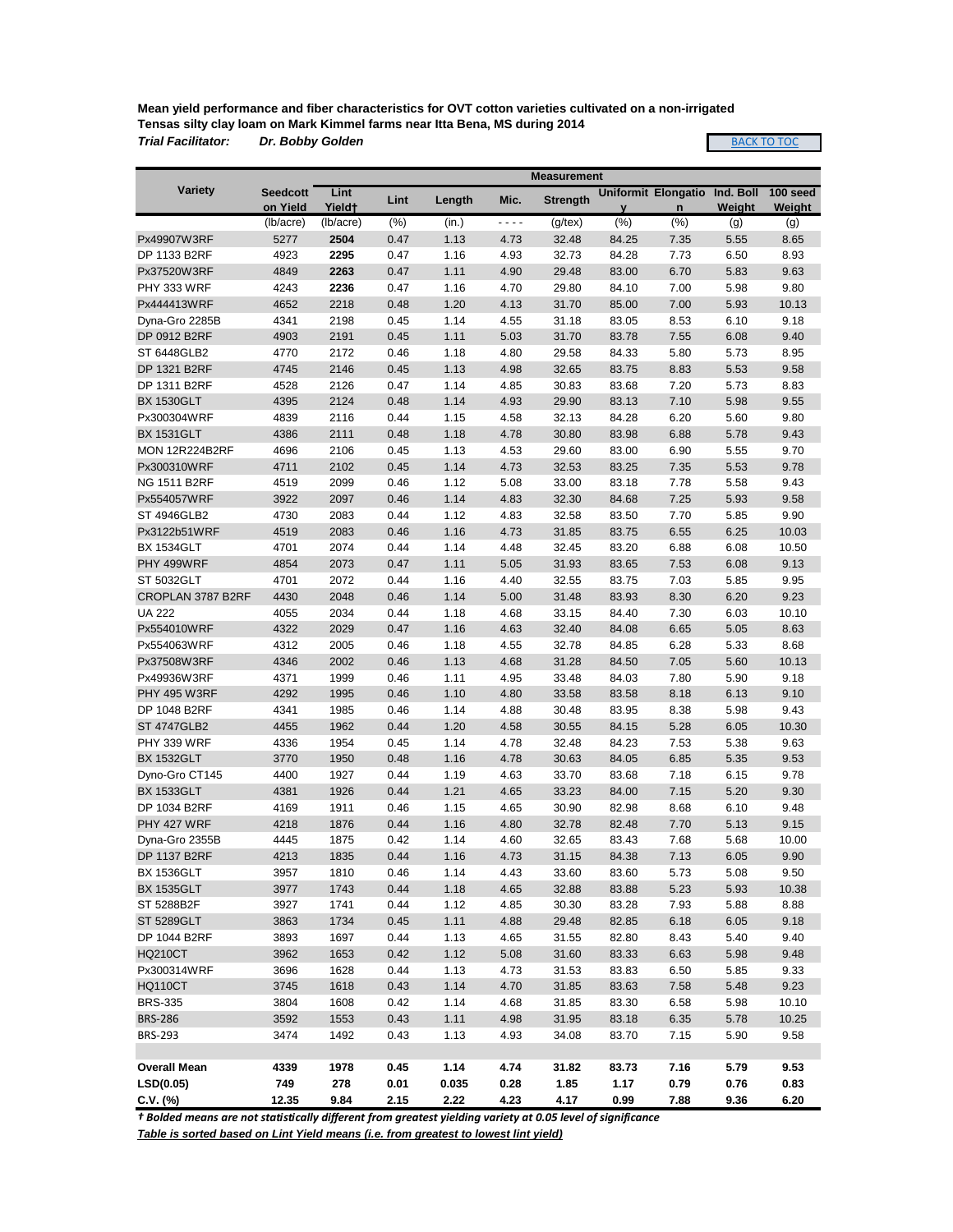**Mean yield performance and fiber characteristics for OVT cotton varieties cultivated on a non-irrigated Brooksville Silty Clay at the BlackBelt Branch Experiment Station during 2014**

*Trial Facilitator: Dr. Darrin Dodds*

**BACK TO TOC** 

|                               |                             |                            |              |              |              | <b>Measurement</b> |                |                                            |                     |                           |
|-------------------------------|-----------------------------|----------------------------|--------------|--------------|--------------|--------------------|----------------|--------------------------------------------|---------------------|---------------------------|
| <b>Variety</b>                | <b>Seedcott</b><br>on Yield | Lint<br>Yield <sup>+</sup> | Lint         | Length       | Mic.         | <b>Strength</b>    | $\mathbf{V}$   | <b>Uniformit Elongatio</b><br>$\mathsf{n}$ | Ind. Boll<br>Weight | 100 seed<br><b>Weight</b> |
|                               | (lb/acre)                   | (lb/acre)                  | (% )         | (in.)        | ----         | $(g$ /tex $)$      | (% )           | (% )                                       | (g)                 | (g)                       |
| Px444413WRF                   | 2543                        | 1213                       | 0.48         | 1.17         | 4.30         | 31.35              | 85.20          | 6.48                                       | 5.03                | 8.98                      |
| DP 1311 B2RF                  | 2555                        | 1164                       | 0.45         | 1.07         | 4.83         | 28.43              | 83.43          | 8.25                                       | 4.05                | 7.20                      |
| <b>BX 1531GLT</b>             | 2385                        | 1127                       | 0.47         | 1.13         | 4.73         | 28.93              | 83.80          | 7.08                                       | 4.98                | 8.85                      |
| DP 0912 B2RF                  | 2511                        | 1103                       | 0.44         | 1.05         | 4.95         | 29.50              | 83.48          | 7.55                                       | 5.10                | 8.05                      |
| DP 1048 B2RF                  | 2427                        | 1086                       | 0.44         | 1.14         | 4.33         | 30.60              | 84.23          | 8.35                                       | 5.15                | 8.20                      |
| DP 1137 B2RF                  | 2375                        | 1056                       | 0.45         | 1.13         | 4.53         | 29.73              | 84.85          | 7.90                                       | 4.95                | 8.83                      |
| <b>ST 4747GLB2</b>            | 2378                        | 1053                       | 0.44         | 1.15         | 4.43         | 25.98              | 82.93          | 6.48                                       | 4.45                | 8.48                      |
| <b>PHY 495 W3RF</b>           | 2215                        | 1032                       | 0.46         | 1.07         | 4.45         | 31.78              | 84.63          | 7.70                                       | 4.03                | 8.05                      |
| <b>MON 12R224B2RF</b>         | 2338                        | 1010                       | 0.43         | 1.12         | 4.10         | 28.85              | 83.40          | 6.88                                       | 4.55                | 8.10                      |
| Dyno-Gro CT145                | 2267                        | 1007                       | 0.45         | 1.09         | 4.60         | 31.40              | 83.47          | 8.20                                       | 4.30                | 9.17                      |
| DP 1133 B2RF                  | 2134                        | 994                        | 0.47         | 1.12         | 4.75         | 33.10              | 84.50          | 7.25                                       | 4.50                | 8.23                      |
| ST 4946GLB2                   | 1818                        | 991                        | 0.44         | 1.10         | 4.38         | 31.90              | 83.93          | 8.13                                       | 4.15                | 8.83                      |
| CROPLAN 3787 B2RF             | 2141                        | 985                        | 0.46         | 1.12         | 4.45         | 30.20              | 84.00          | 9.15                                       | 4.05                | 8.08                      |
| ST 6448GLB2                   | 2188                        | 979                        | 0.44         | 1.14         | 4.70         | 26.68              | 83.38          | 6.85                                       | 5.38                | 8.45                      |
| <b>NG 1511 B2RF</b>           | 2109                        | 976                        | 0.46         | 1.08         | 4.50         | 30.40              | 82.85          | 8.83                                       | 3.80                | 8.30                      |
| PHY 339 WRF                   | 2156                        | 972                        | 0.45         | 1.10         | 4.18         | 29.65              | 83.03          | 7.80                                       | 3.95                | 8.45                      |
| Px37508W3RF                   | 2158                        | 958                        | 0.44         | 1.09         | 4.15         | 28.20              | 83.40          | 7.28                                       | 4.35                | 8.93                      |
| DP 1034 B2RF                  | 2006                        | 916                        | 0.46         | 1.10         | 4.40         | 28.95              | 83.40          | 8.28                                       | 4.45                | 8.08                      |
| <b>BX 1533GLT</b>             | 2111                        | 908                        | 0.43         | 1.13         | 4.48         | 30.28              | 83.63          | 7.45                                       | 4.60                | 8.48                      |
| Px49907W3RF                   | 1927                        | 901                        | 0.47         | 1.08         | 4.50         | 31.18              | 84.00          | 8.40                                       | 5.20                | 8.00                      |
| DP 1044 B2RF                  | 2010                        | 887                        | 0.44         | 1.07         | 4.20         | 29.25              | 83.75          | 8.25                                       | 4.50                | 7.55                      |
| <b>ST 5032GLT</b>             | 2040                        | 881                        | 0.43         | 1.15         | 3.85         | 30.58              | 84.20          | 7.23                                       | 4.25                | 8.83                      |
| PHY 499WRF                    | 1897                        | 875                        | 0.45         | 1.08         | 4.40         | 32.08              | 83.35          | 8.30                                       | 5.20                | 7.95                      |
| Px554063WRF                   | 1914                        | 873                        | 0.46         | 1.11         | 4.25         | 29.60              | 83.85          | 6.75                                       | 4.08                | 8.30                      |
| <b>ST 5289GLT</b>             | 2013                        | 871                        | 0.43         | 1.08         | 4.35         | 26.83              | 83.73          | 6.98                                       | 4.23                | 7.95                      |
| Px3122b51WRF                  | 1934                        | 871                        | 0.45         | 1.11         | 4.13         | 28.08              | 85.00          | 7.68                                       | 5.08                | 8.35                      |
| DP 1321 B2RF                  | 1890                        | 858                        | 0.45         | 1.08         | 4.30         | 31.03              | 84.00          | 8.53                                       | 3.95                | 8.13                      |
| <b>BX 1530GLT</b>             | 1840                        | 855                        | 0.46         | 1.12         | 4.68         | 28.58              | 83.63          | 7.15                                       | 5.35                | 8.10                      |
| Dyna-Gro 2355B                | 2010                        | 855                        | 0.42         | 1.07         | 4.65         | 30.18              | 83.60          | 7.63                                       | 4.55                | 9.13                      |
| Dyna-Gro 2285B                | 1877                        | 841                        | 0.44         | 1.11         | 4.13         | 27.38              | 83.80          | 7.93                                       | 4.13                | 8.30                      |
| Px554057WRF                   | 1823                        | 823                        | 0.44         | 1.11         | 4.10         | 28.15              | 83.10          | 7.20                                       | 4.58                | 8.05                      |
| <b>BX 1534GLT</b>             | 1818                        | 798                        | 0.44         | 1.13         | 3.73         | 30.90              | 83.40          | 6.38                                       | 4.45                | 9.13                      |
| <b>BX 1535GLT</b>             | 1821                        | 772                        | 0.42         | 1.17         | 4.03         | 29.88              | 84.15          | 5.60                                       | 4.55                | 9.38                      |
| Px49936W3RF                   | 1651                        | 750                        | 0.46         | 1.08         | 4.23         | 31.55              | 84.80          | 7.78                                       | 4.18                | 8.43                      |
| <b>UA 222</b>                 | 1752                        | 743                        | 0.42         | 1.20         | 4.35         | 34.20              | 84.38          | 7.95                                       | 4.28                | 9.20                      |
| Px554010WRF                   | 1626                        | 734                        | 0.45         | 1.06         | 4.25         | 27.80              | 83.58          | 7.60                                       | 4.00                | 7.58                      |
| PHY 333 WRF                   | 1574                        | 727                        | 0.46         | 1.10         | 4.05         | 27.48              | 84.15          | 7.00                                       | 3.45                | 8.35                      |
| <b>HQ210CT</b>                | 1695                        | 714                        | 0.42         | 1.07         | 4.60         | 29.05              | 82.60          | 7.43                                       | 3.63                | 8.10                      |
| Px300314WRF                   | 1638                        | 713                        | 0.43         | 1.09         | 4.60         | 28.75              | 83.10          | 7.55                                       | 4.00                | 8.03                      |
| <b>BX 1536GLT</b>             | 1545                        | 682                        | 0.44         | 1.08         | 4.08         | 30.83              | 84.20          | 6.70                                       | 4.08                | 8.58                      |
| <b>BX 1532GLT</b>             | 1468                        | 664                        | 0.45         | 1.11         | 4.40         | 28.10              | 83.40          | 7.55                                       | 4.63                | 7.93                      |
| Px37520W3RF                   | 1500                        | 658                        | 0.44         | 1.08         | 3.60         | 25.75              | 82.35          | 7.95                                       | 3.65                | 7.45                      |
| <b>HQ110CT</b>                | 1535                        | 636                        | 0.41         | 1.12         | 4.33         | 30.03              | 83.58          | 7.00                                       | 4.13                | 8.53                      |
| <b>BRS-335</b>                | 1523                        | 615                        | 0.40         | 1.14         | 4.43         | 31.38              | 84.70          | 6.43                                       | 4.13                | 9.00                      |
| Px300304WRF                   | 1442                        | 615                        | 0.43         | 1.08         | 4.33         | 28.00              | 83.43          | 6.68                                       | 3.63                | 8.55                      |
| <b>BRS-286</b><br>Px300310WRF | 1446                        | 589                        | 0.41<br>0.44 | 1.12         | 4.30         | 32.93              | 84.08          | 6.15                                       | 3.93                | 8.58                      |
| ST 5288B2F                    | 1247<br>1276                | 550<br>532                 | 0.42         | 1.05<br>1.03 | 4.18<br>4.10 | 28.00<br>26.05     | 83.13<br>82.00 | 8.63<br>8.50                               | 4.08<br>3.65        | 8.38<br>7.38              |
| <b>BRS-293</b>                | 1261                        | 520                        | 0.41         | 1.14         | 4.48         | 34.83              | 84.70          | 6.65                                       |                     |                           |
|                               |                             |                            |              |              |              |                    |                |                                            | 4.05                | 8.75                      |
| PHY 427 WRF                   | 1170                        | 510                        | 0.43         | 1.09         | 4.18         | 30.25              | 84.00          | 8.28                                       | 3.93                | 8.38                      |
| <b>Overall Mean</b>           | 1898                        | 847                        | 0.44         | 1.1          | 4.33         | 29.68              | 83.75          | 7.51                                       | 4.34                | 8.35                      |
| LSD(0.05)                     | 898                         | 410                        | 0.015        | 0.046        | 0.48         | 1.86               | 1.24           | 0.86                                       | 1.29                | 0.88                      |
| $C.V.$ (%)                    | 33.76                       | 34.39                      | 2.48         | 3.03         | 7.9          | 4.45               | 1.06           | 8.22                                       | 21.21               | 7.55                      |
|                               |                             |                            |              |              |              |                    |                |                                            |                     |                           |

*† Bolded means are not statistically different from greatest yielding variety at 0.05 level of significance*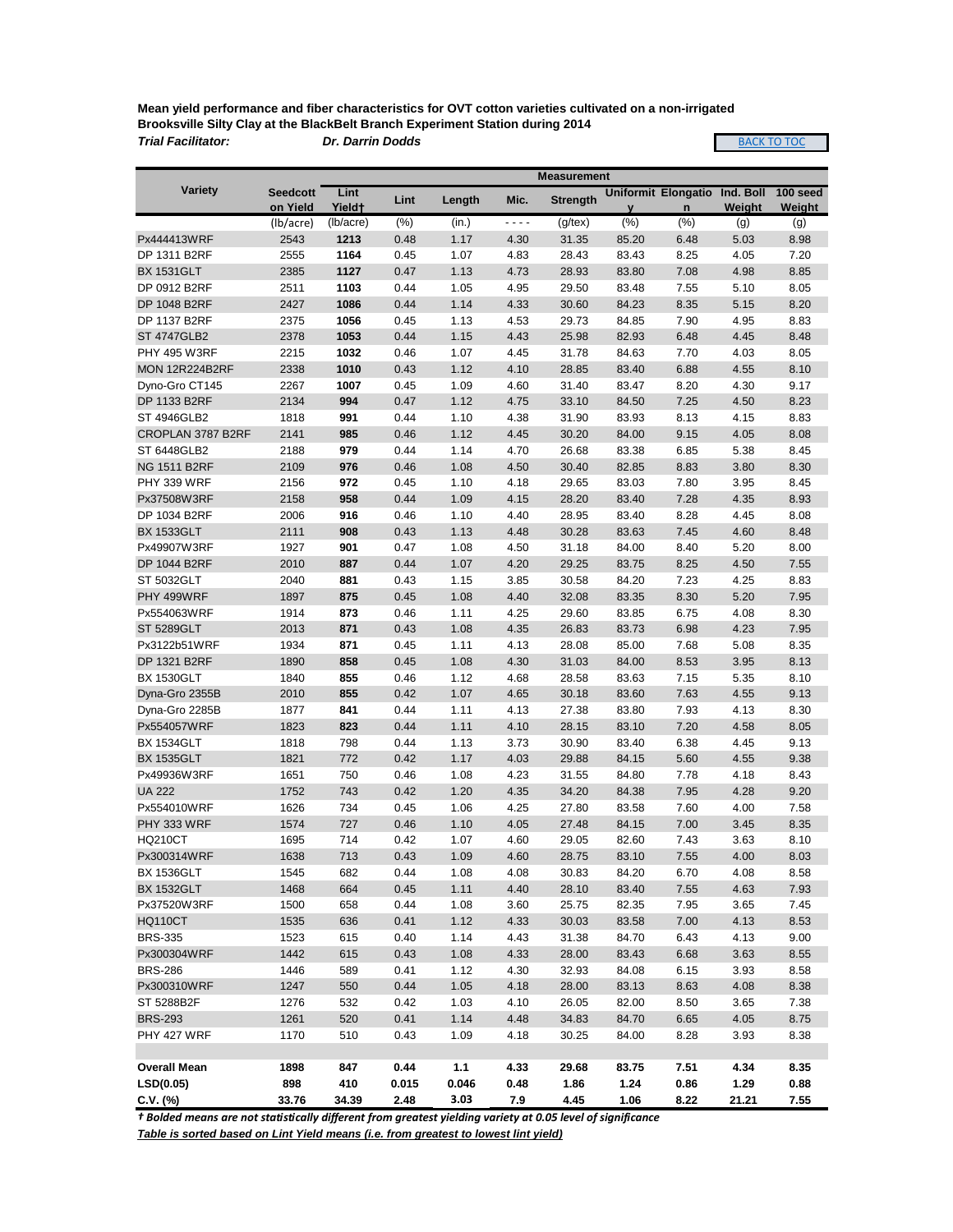**Mean yield performance and fiber characteristics for cotton varieties cultivated on an irrigated Falaya Silt Loam on Pace Perry Farms near Senatobia, MS during 2014** *Trial Facilitator: Dr. Mark Shankle*

BACK TO TOC

|                       | <b>Measurement</b>          |                            |      |        |                                                                                                                                                      |                 |                   |                   |                     |                    |
|-----------------------|-----------------------------|----------------------------|------|--------|------------------------------------------------------------------------------------------------------------------------------------------------------|-----------------|-------------------|-------------------|---------------------|--------------------|
| <b>Variety</b>        | <b>Seedcott</b><br>on Yield | Lint<br>Yield <sup>+</sup> | Lint | Length | Mic.                                                                                                                                                 | <b>Strength</b> | <b>Uniformity</b> | <b>Elongation</b> | Ind. Boll<br>Weight | 100 seed<br>Weight |
|                       | (lb/acre)                   | (lb/acre)                  | (% ) | (in.)  | $\frac{1}{2} \left( \frac{1}{2} \right) \left( \frac{1}{2} \right) \left( \frac{1}{2} \right) \left( \frac{1}{2} \right) \left( \frac{1}{2} \right)$ | $(g$ /tex $)$   | (% )              | (% )              | (g)                 | (g)                |
| <b>UA 222</b>         | 4209                        | 1911                       | 0.43 | 1.20   | 4.97                                                                                                                                                 | 32.17           | 86.23             | 9.00              | 8.00                | 10.30              |
| Px554063WRF           | 3728                        | 1825                       | 0.46 | 1.15   | 4.60                                                                                                                                                 | 32.50           | 87.30             | 7.10              | 4.50                | 9.20               |
| <b>BX 1534GLT</b>     | 3884                        | 1796                       | 0.44 | 1.11   | 4.65                                                                                                                                                 | 33.05           | 84.85             | 6.95              | 9.10                | 10.25              |
| Px49936W3RF           | 3699                        | 1791                       | 0.46 | 1.12   | 4.85                                                                                                                                                 | 33.45           | 84.85             | 8.30              | 7.75                | 9.85               |
| PHY 427 WRF           | 3830                        | 1768                       | 0.44 | 1.12   | 4.90                                                                                                                                                 | 32.08           | 85.60             | 8.78              | 5.95                | 10.50              |
| PHY 499WRF            | 3707                        | 1768                       | 0.45 | 1.13   | 5.05                                                                                                                                                 | 33.33           | 85.95             | 8.68              | 5.48                | 10.40              |
| Px3122b51WRF          | 3784                        | 1757                       | 0.44 | 1.19   | 4.78                                                                                                                                                 | 30.20           | 85.75             | 7.68              | 5.53                | 10.73              |
| PHY 333 WRF           | 3669                        | 1751                       | 0.45 | 1.17   | 4.55                                                                                                                                                 | 30.85           | 86.10             | 7.78              | 6.35                | 9.80               |
| Px444413WRF           | 3498                        | 1731                       | 0.47 | 1.22   | 4.43                                                                                                                                                 | 31.37           | 86.30             | 7.20              | 4.80                | 11.53              |
| Px300310WRF           | 3666                        | 1720                       | 0.44 | 1.09   | 5.07                                                                                                                                                 | 32.03           | 84.30             | 8.43              | 5.57                | 9.50               |
| PHY 339 WRF           | 3718                        | 1713                       | 0.44 | 1.17   | 4.50                                                                                                                                                 | 32.37           | 85.93             | 7.30              | 7.70                | 9.70               |
| <b>ST 4747GLB2</b>    | 3791                        | 1695                       | 0.42 | 1.18   | 4.57                                                                                                                                                 | 28.07           | 84.90             | 5.70              | 6.13                | 10.47              |
| Px554057WRF           | 3570                        | 1651                       | 0.44 | 1.19   | 4.47                                                                                                                                                 | 31.60           | 85.70             | 6.80              | 5.50                | 9.90               |
| DP 0912 B2RF          | 3599                        | 1641                       | 0.43 | 1.09   | 5.13                                                                                                                                                 | 30.60           | 84.27             | 7.53              | 5.83                | 10.47              |
| Px37520W3RF           | 3464                        | 1581                       | 0.43 | 1.11   | 4.45                                                                                                                                                 | 28.20           | 84.28             | 7.43              | 6.73                | 10.05              |
| ST 5288B2F            | 3426                        | 1563                       | 0.43 | 1.12   | 4.93                                                                                                                                                 | 29.33           | 84.23             | 8.03              | 5.03                | 9.67               |
| Px37508W3RF           | 3334                        | 1549                       | 0.44 | 1.15   | 4.53                                                                                                                                                 | 30.35           | 84.78             | 7.28              | 6.80                | 10.43              |
| <b>BX 1536GLT</b>     | 3328                        | 1513                       | 0.43 | 1.13   | 4.60                                                                                                                                                 | 31.70           | 84.10             | 6.00              | 6.20                | 10.50              |
| <b>DP 1044 B2RF</b>   | 3409                        | 1512                       | 0.42 | 1.11   | 4.65                                                                                                                                                 | 31.75           | 84.80             | 8.70              | 5.90                | 9.90               |
| <b>HQ210CT</b>        | 3156                        | 1484                       | 0.45 | 1.11   | 4.90                                                                                                                                                 | 31.60           | 84.00             | 7.80              | 5.40                | 11.40              |
| <b>BRS-286</b>        | 3350                        | 1481                       | 0.42 | 1.14   | 4.60                                                                                                                                                 | 31.40           | 84.20             | 6.30              | 5.90                | 9.60               |
| DP 1133 B2RF          | 3143                        | 1472                       | 0.44 | 1.14   | 4.87                                                                                                                                                 | 33.03           | 85.97             | 7.57              | 6.90                | 9.77               |
| <b>BX 1535GLT</b>     | 3298                        | 1443                       | 0.41 | 1.19   | 4.57                                                                                                                                                 | 32.20           | 85.43             | 5.37              | 5.40                | 11.03              |
| <b>ST 4946GLB2</b>    | 3158                        | 1441                       | 0.43 | 1.13   | 5.03                                                                                                                                                 | 32.00           | 84.18             | 7.43              | 6.93                | 10.55              |
| Dyna-Gro 2285B2RF     | 3133                        | 1440                       | 0.44 | 1.12   | 4.60                                                                                                                                                 | 30.93           | 84.63             | 8.00              | 6.85                | 9.53               |
| <b>MON 12R224B2RF</b> | 3171                        | 1412                       | 0.42 | 1.13   | 4.75                                                                                                                                                 | 31.40           | 85.90             | 7.05              | 8.60                | 10.50              |
| <b>ST 5289GLT</b>     | 3088                        | 1399                       | 0.43 | 1.14   | 4.60                                                                                                                                                 | 30.95           | 84.55             | 5.90              | 5.55                | 9.80               |
| <b>BX 1533GLT</b>     | 3075                        | 1387                       | 0.43 | 1.19   | 4.70                                                                                                                                                 | 31.60           | 85.30             | 7.90              | 5.10                | 9.10               |
| <b>ST 5032GLT</b>     | 3060                        | 1370                       | 0.43 | 1.19   | 4.57                                                                                                                                                 | 30.10           | 85.23             | 7.13              | 6.03                | 11.00              |
| DP 1137 B2RF          | 2920                        | 1358                       | 0.44 | 1.15   | 4.83                                                                                                                                                 | 29.30           | 84.83             | 9.93              | 7.07                | 10.27              |
| Px300314WRF           | 2852                        | 1320                       | 0.44 | 1.10   | 4.97                                                                                                                                                 | 31.33           | 84.87             | 7.17              | 7.03                | 10.13              |
| DP 1321 B2RF          | 2924                        | 1316                       | 0.43 | 1.09   | 5.28                                                                                                                                                 | 32.03           | 84.28             | 9.10              | 6.98                | 10.03              |
| DP 1048 B2RF          | 2819                        | 1283                       | 0.43 | 1.14   | 4.48                                                                                                                                                 | 30.30           | 84.30             | 8.20              | 5.20                | 9.90               |
| ST 6448GLB2           | 2924                        | 1276                       | 0.41 | 1.22   | 4.40                                                                                                                                                 | 29.90           | 85.20             | 5.80              | 4.90                | 10.10              |
| <b>BX 1531GLT</b>     | 2559                        | 1268                       | 0.47 | 1.17   | 4.80                                                                                                                                                 | 29.70           | 85.10             | 6.60              | 5.50                | 10.80              |
| Px554010WRF           | 2558                        | 1235                       | 0.46 | 1.14   | 4.40                                                                                                                                                 | 31.00           | 85.35             | 7.95              | 7.10                | 9.25               |
| Dyno-Gro CT14515      | 2706                        | 1219                       | 0.43 | 1.17   | 4.93                                                                                                                                                 | 32.80           | 84.70             | 7.38              | 8.13                | 11.30              |
| <b>PHY 495 W3RF</b>   | 2534                        | 1210                       | 0.45 | 1.11   | 4.70                                                                                                                                                 | 33.80           | 86.10             | 8.23              | 5.33                | 9.60               |
| Dyna-Gro 2355B2RF     | 2662                        | 1194                       | 0.43 | 1.18   | 4.70                                                                                                                                                 | 32.90           | 83.90             | 6.40              | 6.00                | 10.60              |
| Px300304WRF           | 2630                        | 1173                       | 0.42 | 1.09   | 5.10                                                                                                                                                 | 30.70           | 84.30             | 6.90              | 5.10                | 10.40              |
| CROPLAN 3787 B2RF2I   | 2539                        | 1169                       | 0.44 | 1.14   | 4.60                                                                                                                                                 | 31.45           | 83.95             | 8.90              | 5.35                | 9.60               |
| <b>NG 1511 B2RF</b>   | 2427                        | 1167                       | 0.46 | 1.08   | 5.15                                                                                                                                                 | 31.15           | 82.45             | 9.05              | 7.50                | 9.75               |
| <b>HQ110CT</b>        | 2677                        | 1152                       | 0.41 | 1.17   | 4.20                                                                                                                                                 | 32.20           | 85.30             | 6.50              | 4.70                | 10.40              |
| DP 1311 B2RF          | 2372                        | 1139                       | 0.46 | 1.12   | 4.90                                                                                                                                                 | 29.10           | 84.80             | 9.20              | 8.50                | 11.60              |
| <b>BRS-293</b>        | 2257                        | 998                        | 0.42 | 1.08   | 5.40                                                                                                                                                 | 34.10           | 82.70             | 8.30              | 12.40               | 12.00              |
|                       |                             |                            |      |        |                                                                                                                                                      |                 |                   |                   |                     |                    |
| <b>Overall Mean</b>   | 3265                        | 1506                       | 0.44 | 1.14   | 4.75                                                                                                                                                 | 31.31           | 85                | 7.69              | 6.4                 | 10.23              |
| LSD(0.05)             | 792                         | 381                        | 0.02 | 0.055  | 0.44                                                                                                                                                 | 2.13            | 1.92              | 1.5               | 2.65                | 1.43               |
| $C.V.$ (%)            | 11.91                       | 14.42                      | 2.38 | 2.37   | 4.6                                                                                                                                                  | 3.35            | 1.11              | 9.57              | 20.33               | 6.88               |

*† Bolded means are not statistically different from greatest yielding variety at 0.05 level of significance*

*Table is sorted based on Lint Yield means (i.e. from greatest to lowest lint yield)*

**\*Some Varieties are Missing from analysis due to varability in plots and weakened stands**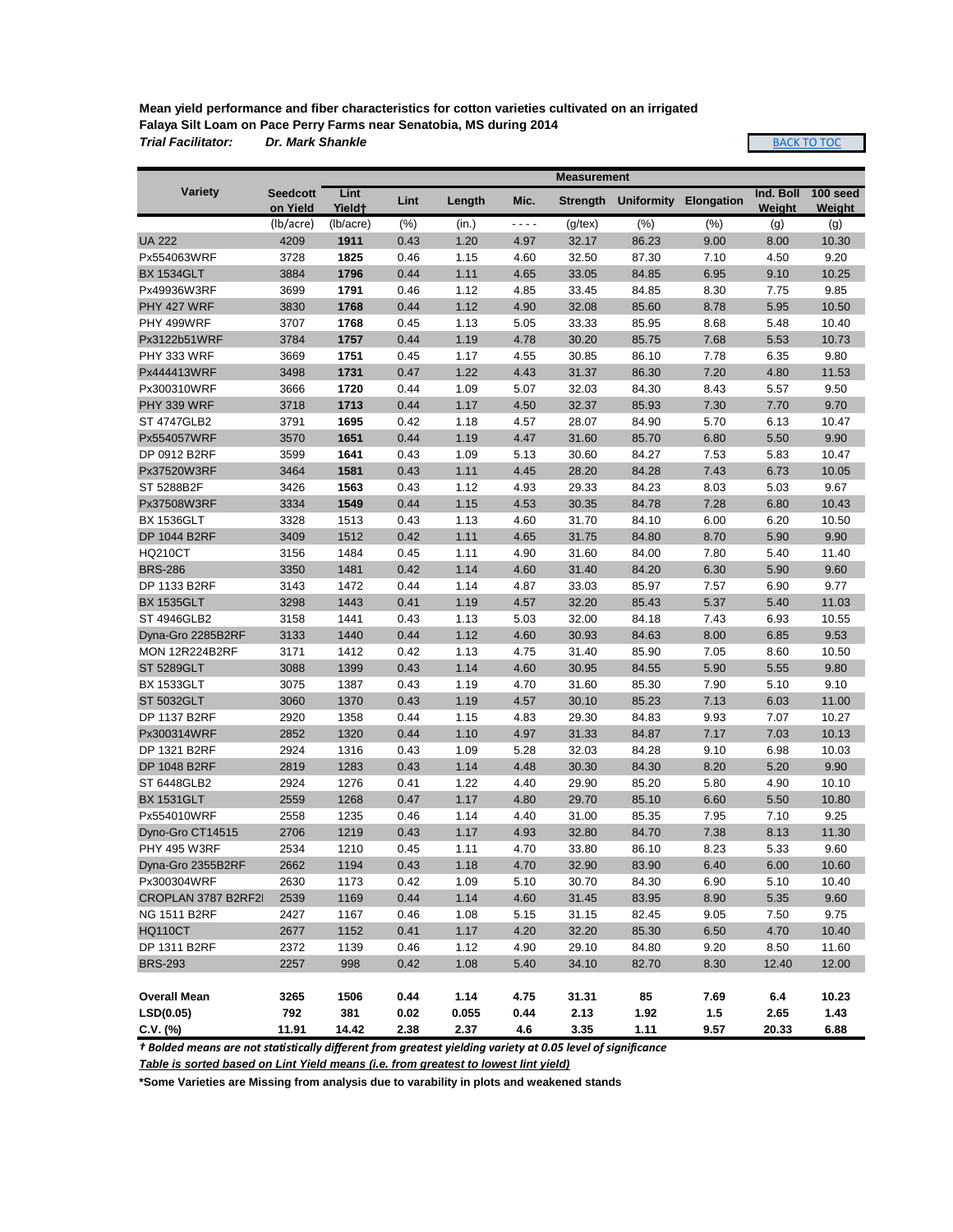**Mean yield performance and fiber characteristics for cotton varieties cultivated on an irrigated Marietta Fine sandy loam on the Main Campus MSU near Starkville, MS during 2014** *Trial Facilitator: Dr. Ted Wallace*

**BACK TO TOC** 

|                       |                       |                            |      |        |      | <b>Measurement</b> |                                       |      |                     |               |
|-----------------------|-----------------------|----------------------------|------|--------|------|--------------------|---------------------------------------|------|---------------------|---------------|
| <b>Variety</b>        | <b>Seedcott</b>       | Lint<br>Yield <sup>+</sup> | Lint | Length | Mic. |                    | <b>Strength Uniformity Elongation</b> |      | Ind. Boll<br>Weight | 100 seed      |
|                       | on Yield<br>(lb/acre) | (lb/acre)                  | (% ) | (in.)  | ---- | $(g$ /tex $)$      | (% )                                  | (% ) | (g)                 | Weight<br>(g) |
| Px444413WRF           | 4236                  | 1891                       | 0.45 | 1.25   | 4.18 | 30.30              | 85.50                                 | 7.43 | 5.68                | 10.83         |
| <b>MON 12R224B2RF</b> | 4445                  | 1886                       | 0.42 | 1.15   | 4.58 | 30.95              | 84.83                                 | 7.10 | 5.43                | 9.85          |
| PHY 339 WRF           | 4437                  | 1876                       | 0.42 | 1.19   | 4.35 | 31.25              | 84.73                                 | 7.65 | 5.10                | 9.53          |
| Px3122b51WRF          | 4074                  | 1722                       | 0.42 | 1.18   | 4.03 | 31.58              | 85.88                                 | 7.50 | 5.13                | 9.63          |
| <b>UA 222</b>         | 4072                  | 1685                       | 0.41 | 1.21   | 4.30 | 32.55              | 85.48                                 | 9.50 | 5.45                | 9.75          |
| Px49907W3RF           | 3646                  | 1637                       | 0.45 | 1.13   | 4.35 | 31.35              | 83.50                                 | 8.00 | 4.65                | 8.80          |
| Dyna-Gro 2285B        | 3804                  | 1631                       | 0.43 | 1.17   | 4.38 | 29.45              | 83.28                                 | 8.10 | 5.13                | 9.65          |
| <b>BX 1530GLT</b>     | 3505                  | 1630                       | 0.47 | 1.17   | 4.43 | 29.45              | 84.93                                 | 7.63 | 5.10                | 9.58          |
| DP 0912 B2RF          | 3894                  | 1629                       | 0.42 | 1.10   | 4.85 | 29.35              | 84.03                                 | 7.13 | 4.93                | 9.85          |
| Px49936W3RF           | 3646                  | 1629                       | 0.45 | 1.12   | 4.63 | 33.15              | 84.65                                 | 7.98 | 5.33                | 9.38          |
| PHY 499WRF            | 3727                  | 1627                       | 0.44 | 1.15   | 4.80 | 33.03              | 84.75                                 | 8.65 | 5.10                | 9.88          |
| Px554057WRF           | 3907                  | 1627                       | 0.42 | 1.19   | 4.33 | 30.78              | 84.88                                 | 7.73 | 5.05                | 9.50          |
| <b>HQ210CT</b>        | 3967                  | 1624                       | 0.41 | 1.13   | 4.65 | 30.63              | 84.08                                 | 7.68 | 5.20                | 9.00          |
| ST 6448GLB2           | 3917                  | 1591                       | 0.41 | 1.23   | 4.43 | 28.55              | 84.50                                 | 6.25 | 4.98                | 9.80          |
| <b>ST 4946GLB2</b>    | 3799                  | 1576                       | 0.41 | 1.15   | 4.70 | 33.05              | 84.60                                 | 7.78 | 6.03                | 10.68         |
| PHY 333 WRF           | 3691                  | 1576                       | 0.43 | 1.18   | 4.25 | 30.18              | 84.98                                 | 7.03 | 5.35                | 9.68          |
| <b>HQ110CT</b>        | 3735                  | 1569                       | 0.42 | 1.17   | 4.43 | 31.75              | 84.10                                 | 7.48 | 4.63                | 9.13          |
| CROPLAN 3787 B2RF     | 3638                  | 1566                       | 0.43 | 1.16   | 4.68 | 30.58              | 83.70                                 | 8.25 | 5.55                | 9.63          |
| DP 1133 B2RF          | 3612                  | 1560                       | 0.43 | 1.17   | 4.83 | 32.85              | 84.95                                 | 7.63 | 5.50                | 9.78          |
| DP 1044 B2RF          | 3808                  | 1559                       | 0.41 | 1.14   | 4.53 | 31.20              | 84.25                                 | 8.63 | 4.88                | 9.43          |
| Px37520W3RF           | 3595                  | 1539                       | 0.43 | 1.13   | 4.15 | 27.65              | 83.23                                 | 8.05 | 4.88                | 9.50          |
| <b>BX 1531GLT</b>     | 3350                  | 1538                       | 0.46 | 1.14   | 4.40 | 27.78              | 83.88                                 | 7.05 | 4.90                | 9.08          |
| Px300310WRF           | 3603                  | 1527                       | 0.42 | 1.14   | 4.60 | 30.28              | 82.88                                 | 8.15 | 4.60                | 9.35          |
| Px37508W3RF           | 3589                  | 1522                       | 0.42 | 1.12   | 4.25 | 28.60              | 84.13                                 | 7.18 | 5.13                | 10.38         |
| Px300314WRF           | 3647                  | 1521                       | 0.42 | 1.16   | 4.65 | 31.20              | 83.78                                 | 6.88 | 5.55                | 9.08          |
| <b>BRS-286</b>        | 3683                  | 1487                       | 0.40 | 1.14   | 4.73 | 32.78              | 84.25                                 | 6.78 | 5.30                | 10.53         |
| Px554010WRF           | 3437                  | 1483                       | 0.43 | 1.18   | 4.05 | 30.50              | 84.85                                 | 7.95 | 4.58                | 9.20          |
| <b>BX 1533GLT</b>     | 3511                  | 1471                       | 0.42 | 1.17   | 4.43 | 31.63              | 84.25                                 | 7.70 | 4.70                | 9.08          |
| Px300304WRF           | 3512                  | 1454                       | 0.41 | 1.15   | 4.38 | 30.78              | 84.23                                 | 6.75 | 5.08                | 9.70          |
| PHY 427 WRF           | 3487                  | 1449                       | 0.42 | 1.16   | 4.75 | 31.98              | 84.73                                 | 8.25 | 4.88                | 9.50          |
| <b>NG 1511 B2RF</b>   | 3304                  | 1448                       | 0.44 | 1.11   | 4.68 | 30.98              | 83.45                                 | 8.68 | 5.20                | 9.35          |
| <b>BX 1534GLT</b>     | 3444                  | 1443                       | 0.42 | 1.16   | 4.18 | 32.98              | 84.38                                 | 7.00 | 5.70                | 10.58         |
| <b>PHY 495 W3RF</b>   | 3282                  | 1438                       | 0.44 | 1.12   | 4.58 | 34.03              | 83.98                                 | 7.63 | 5.10                | 9.25          |
| DP 1321 B2RF          | 3350                  | 1429                       | 0.43 | 1.12   | 4.53 | 31.88              | 84.23                                 | 8.93 | 4.98                | 9.75          |
| Dyna-Gro 2355B        | 3535                  | 1428                       | 0.41 | 1.17   | 4.65 | 32.38              | 84.45                                 | 8.40 | 5.48                | 10.60         |
| DP 1034 B2RF          | 3329                  | 1417                       | 0.43 | 1.17   | 4.58 | 30.25              | 84.18                                 | 8.60 | 5.48                | 9.63          |
| DP 1048 B2RF          | 3392                  | 1412                       | 0.42 | 1.18   | 4.30 | 29.53              | 84.85                                 | 8.53 | 5.30                | 9.45          |
| Px554063WRF           | 3244                  | 1388                       | 0.43 | 1.20   | 4.00 | 31.08              | 86.33                                 | 7.15 | 4.75                | 9.25          |
| <b>BRS-293</b>        | 3406                  | 1378                       | 0.40 | 1.17   | 4.73 | 34.68              | 84.85                                 | 7.90 | 5.78                | 10.38         |
| <b>BRS-335</b>        | 3506                  | 1375                       | 0.39 | 1.18   | 4.53 | 31.45              | 84.15                                 | 6.78 | 5.30                | 10.15         |
| <b>ST 4747GLB2</b>    | 3211                  | 1372                       | 0.43 | 1.16   | 4.18 | 27.28              | 84.28                                 | 5.80 | 4.23                | 9.33          |
| ST 5288B2F            | 3337                  | 1352                       | 0.40 | 1.15   | 4.50 | 28.95              | 83.85                                 | 7.13 | 4.85                | 8.93          |
| <b>BX 1532GLT</b>     | 2894                  | 1340                       | 0.46 | 1.15   | 4.25 | 28.75              | 84.15                                 | 7.10 | 4.80                | 8.85          |
| Dyno-Gro CT145        | 3137                  | 1339                       | 0.43 | 1.18   | 4.60 | 33.00              | 84.13                                 | 7.90 | 6.08                | 10.28         |
| <b>DP 1137 B2RF</b>   | 3109                  | 1336                       | 0.43 | 1.15   | 4.63 | 29.73              | 83.95                                 | 8.63 | 5.35                | 9.70          |
| ST 5032GLT            | 3150                  | 1295                       | 0.41 | 1.18   | 4.10 | 29.85              | 83.98                                 | 7.73 | 5.58                | 10.33         |
| DP 1311 B2RF          | 2903                  | 1260                       | 0.43 | 1.15   | 4.63 | 31.25              | 84.85                                 | 8.65 | 4.70                | 8.85          |
| ST 5289GLT            | 3088                  | 1258                       | 0.41 | 1.16   | 4.35 | 28.50              | 84.15                                 | 6.93 | 5.10                | 9.30          |
| <b>BX 1536GLT</b>     | 2889                  | 1228                       | 0.42 | 1.15   | 4.03 | 32.15              | 84.33                                 | 6.23 | 4.65                | 9.60          |
| <b>BX 1535GLT</b>     | 2648                  | 1062                       | 0.40 | 1.22   | 3.85 | 31.35              | 85.18                                 | 5.98 | 5.10                | 9.38          |
|                       |                       |                            |      |        |      |                    |                                       |      |                     |               |
| <b>Overall Mean</b>   | 3543                  | 1501                       | 0.42 | 1.16   | 4.43 | 30.9               | 84.38                                 | 7.62 | 5.14                | 9.63          |
| LSD(0.05)             | 663                   | 297                        | 0.01 | 0.04   | 0.35 | 1.61               | 1.43                                  | 0.86 | 0.55                | 0.75          |
| $C.V.$ (%)            | 13.39                 | 14.16                      | 1.99 | 2.64   | 5.6  | 3.72               | 1.21                                  | 8.06 | 7.72                | 5.63          |

*† Bolded means are not statistically different from greatest yielding variety at 0.05 level of significance*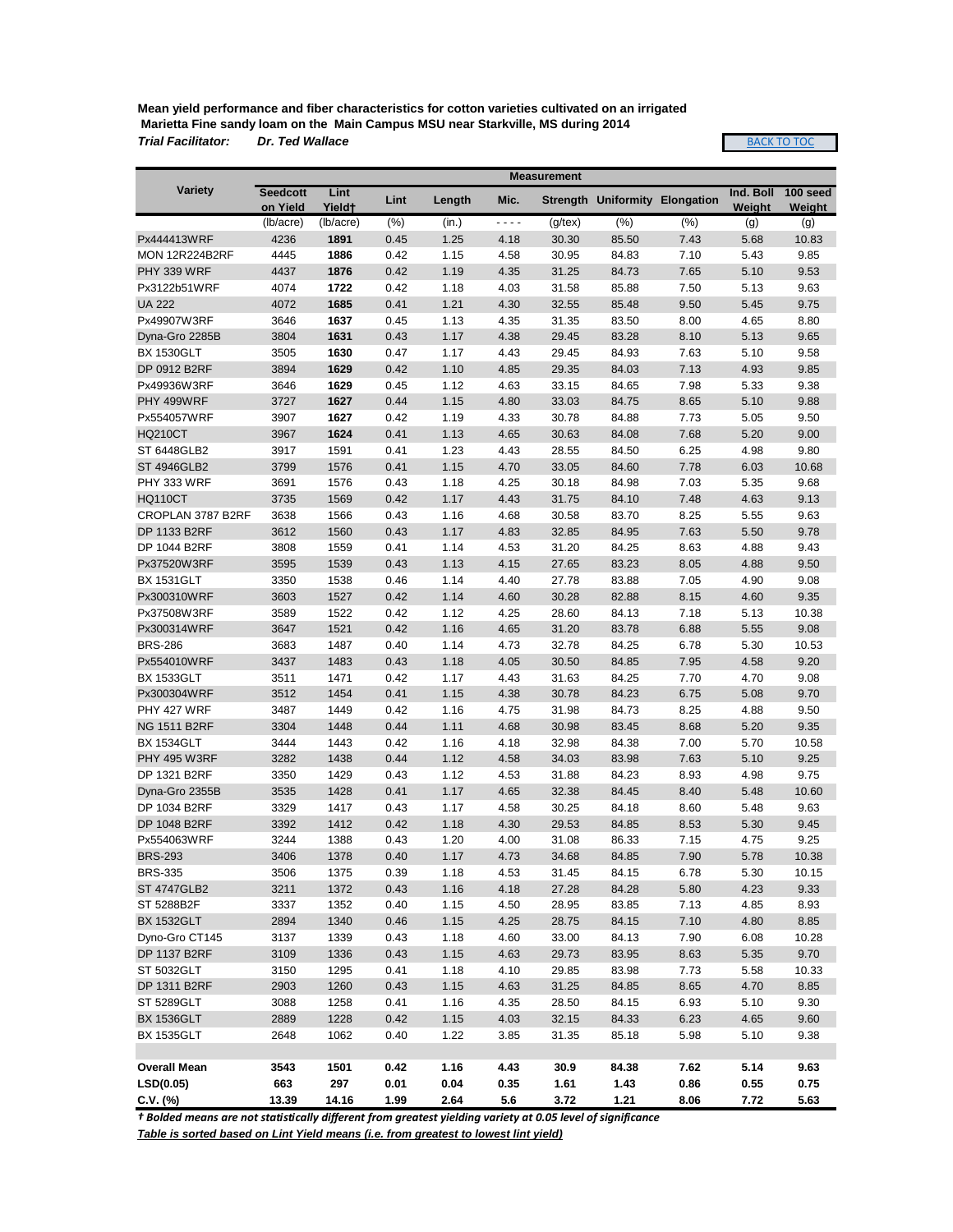**Mean yield performance and fiber characteristics for cotton varieties cultivated on an irrigated Commerce very fine sandy loam at the Delta Research and Extension Center near Stoneville, MS during 2014.** *Trial Facilitator: Dr. Bobby Golden* **BACK TO TOC** 

|                                     |                 |                    |       |        |      | <b>Measurement</b> |       |                            |           |          |
|-------------------------------------|-----------------|--------------------|-------|--------|------|--------------------|-------|----------------------------|-----------|----------|
| <b>Variety</b>                      | <b>Seedcott</b> | Lint               | Lint  | Length | Mic. | <b>Strength</b>    |       | <b>Uniformit Elongatio</b> | Ind. Boll | 100 seed |
|                                     | on Yield        | Yield <sup>+</sup> |       |        |      |                    |       | $\mathsf{n}$               | Weight    | Weight   |
|                                     | (lb/acre)       | (lb/acre)          | (% )  | (in.)  | ---- | $(g$ /tex $)$      | (%)   | (%)                        | (g)       | (g)      |
| <b>NG 1511 B2RF</b>                 | 6670            | 2990               | 0.45  | 1.16   | 5.03 | 32.73              | 84.10 | 7.88                       | 6.13      | 9.78     |
| Dyna-Gro 2285B2RF                   | 6450            | 2881               | 0.45  | 1.17   | 4.83 | 31.03              | 83.88 | 7.73                       | 5.43      | 10.08    |
| Px444413WRF                         | 6132            | 2835               | 0.46  | 1.22   | 4.43 | 31.90              | 85.65 | 6.50                       | 5.93      | 10.48    |
| DP 1321 B2RF                        | 6338            | 2818               | 0.44  | 1.18   | 5.05 | 33.08              | 85.30 | 8.20                       | 5.85      | 9.78     |
| <b>ST 4946GLB2</b>                  | 6431            | 2807               | 0.44  | 1.16   | 4.98 | 32.83              | 84.68 | 6.30                       | 6.28      | 10.25    |
| PHY 427 WRF                         | 6384            | 2768               | 0.43  | 1.16   | 4.68 | 32.33              | 84.13 | 7.28                       | 5.33      | 9.50     |
| CROPLAN 3787 B2RF                   | 6207            | 2768               | 0.45  | 1.18   | 4.80 | 32.00              | 84.43 | 7.73                       | 5.50      | 10.00    |
| Px554063WRF                         | 6020            | 2749               | 0.46  | 1.21   | 4.33 | 33.20              | 85.23 | 6.73                       | 4.90      | 9.33     |
| Px3122b51WRF                        | 6179            | 2745               | 0.44  | 1.22   | 4.93 | 32.80              | 85.43 | 6.90                       | 5.85      | 10.50    |
| Px554010WRF                         | 5884            | 2731               | 0.46  | 1.17   | 4.48 | 33.10              | 84.78 | 6.53                       | 4.83      | 9.65     |
| PHY 333 WRF                         | 5982            | 2724               | 0.46  | 1.20   | 4.75 | 31.00              | 85.33 | 6.60                       | 5.58      | 9.68     |
| DP 1133 B2RF                        | 6090            | 2724               | 0.45  | 1.17   | 4.90 | 34.88              | 84.88 | 7.23                       | 5.23      | 9.43     |
| <b>MON 12R224B2RF</b>               | 6076            | 2707               | 0.45  | 1.15   | 4.70 | 30.65              | 83.75 | 6.85                       | 5.53      | 9.53     |
| <b>PHY 495 W3RF</b>                 | 5926            | 2687               | 0.45  | 1.13   | 4.83 | 34.45              | 84.93 | 6.88                       | 5.60      | 9.83     |
| <b>UA 222</b>                       | 6113            | 2685               | 0.44  | 1.21   | 4.68 | 32.93              | 84.90 | 7.80                       | 6.20      | 10.25    |
| <b>BX 1531GLT</b>                   | 5627            | 2680               | 0.48  | 1.18   | 4.85 | 30.50              | 84.33 | 7.18                       | 5.83      | 9.30     |
| DP 1048 B2RF                        | 5861            | 2676               | 0.46  | 1.18   | 4.63 | 32.53              | 84.73 | 7.63                       | 5.08      | 9.25     |
| DP 1137 B2RF                        | 6015            | 2676               | 0.44  | 1.19   | 4.70 | 32.25              | 85.30 | 7.40                       | 5.50      | 9.55     |
| Px554057WRF                         | 6081            | 2666               | 0.44  | 1.20   | 4.80 | 33.40              | 85.68 | 6.73                       | 5.80      | 9.80     |
| Px49907W3RF                         | 5707            | 2662               | 0.47  | 1.14   | 4.80 | 32.73              | 84.38 | 7.48                       | 5.05      | 8.65     |
| Px300310WRF                         | 6104            | 2654               | 0.43  | 1.15   | 4.75 | 32.15              | 84.03 | 7.08                       | 5.48      | 9.83     |
| <b>BX 1534GLT</b>                   | 6141            | 2653               | 0.43  | 1.17   | 4.83 | 34.73              | 84.38 | 6.18                       | 6.03      | 9.90     |
| <b>BX 1530GLT</b>                   | 5515            | 2639               | 0.48  | 1.19   | 4.83 | 31.53              | 84.75 | 6.68                       | 5.55      | 10.08    |
| DP 0912 B2RF                        | 6039            | 2629               | 0.44  | 1.14   | 5.28 | 32.50              | 84.33 | 7.30                       | 5.75      | 9.85     |
| <b>BX 1533GLT</b>                   | 5964            | 2612               | 0.44  | 1.24   | 4.58 | 34.13              | 85.33 | 6.80                       | 5.45      | 9.98     |
| Px37508W3RF                         | 5828            | 2599               | 0.45  | 1.17   | 4.43 | 31.90              | 84.18 | 5.93                       | 5.43      | 10.03    |
| <b>BX 1532GLT</b>                   | 5408            | 2582               | 0.48  | 1.18   | 4.83 | 30.43              | 83.73 | 6.63                       | 5.53      | 9.43     |
| Px37520W3RF                         | 5856            | 2576               | 0.44  | 1.11   | 4.53 | 29.13              | 83.60 | 6.50                       | 5.20      | 9.65     |
| <b>ST 5032GLT</b>                   | 5936            | 2576               | 0.43  | 1.17   | 4.53 | 31.90              | 83.58 | 6.80                       | 5.95      | 9.55     |
| Px49936W3RF                         | 5468            | 2564               | 0.47  | 1.13   | 4.90 | 33.78              | 84.35 | 7.28                       | 5.15      | 8.85     |
| DP 1034 B2RF                        | 5819            | 2563               | 0.44  | 1.19   | 4.58 | 32.90              | 84.45 | 7.38                       | 5.80      | 9.40     |
| Px300304WRF                         | 6011            | 2549               | 0.42  | 1.18   | 4.93 | 32.80              | 84.08 | 5.38                       | 5.70      | 10.23    |
| PHY 499WRF                          | 5552            | 2547               | 0.46  | 1.16   | 4.88 | 35.30              | 84.03 | 7.23                       | 5.25      | 9.20     |
| DP 1044 B2RF                        | 5931            | 2542               | 0.43  | 1.16   | 4.65 | 33.30              | 83.98 | 8.58                       | 5.48      | 9.20     |
| <b>ST 4747GLB2</b>                  | 5805            | 2541               | 0.44  | 1.21   | 4.68 | 28.60              | 83.15 | 5.13                       | 5.55      | 9.48     |
| ST 5288B2F                          | 5828            | 2536               | 0.44  | 1.16   | 5.03 | 31.23              | 83.30 | 7.30                       | 5.68      | 9.93     |
|                                     |                 | 2534               | 0.45  | 1.14   | 4.95 | 31.63              | 84.00 | 7.58                       | 5.30      | 9.60     |
| DP 1311 B2RF                        | 5567            |                    |       |        |      |                    |       |                            |           |          |
| Px300314WRF                         | 5735            | 2480               | 0.43  | 1.16   | 4.90 | 32.10              | 83.53 | 6.30                       | 5.73      | 9.68     |
| PHY 339 WRF                         | 5693            | 2473               | 0.43  | 1.19   | 4.70 | 32.40              | 84.53 | 6.58                       | 5.40      | 9.95     |
| ST 5289GLT                          | 5618            | 2435               | 0.43  | 1.16   | 4.88 | 30.58              | 83.53 | 6.00                       | 5.63      | 9.75     |
| ST 6448GLB2                         | 5524            | 2426               | 0.44  | 1.22   | 4.80 | 30.35              | 84.63 | 5.45                       | 5.13      | 9.93     |
| Dyna-Gro 2355B2RF                   | 5894            | 2405               | 0.41  | 1.19   | 4.70 | 35.45              | 84.53 | 7.03                       | 5.78      | 10.18    |
|                                     | 5291            | 2381               | 0.45  | 1.17   | 4.58 | 33.88              | 83.80 | 5.73                       | 5.20      | 9.75     |
| <b>BX 1536GLT</b><br><b>HQ210CT</b> |                 | 2335               | 0.43  |        |      |                    |       | 6.55                       | 5.60      | 9.40     |
|                                     | 5492            |                    |       | 1.14   | 5.15 | 34.05              | 84.05 |                            |           |          |
| Dyno-Gro CT14515                    | 5394            | 2322               | 0.43  | 1.20   | 4.83 | 33.70              | 84.53 | 7.08                       | 5.80      | 10.58    |
| <b>BRS-335</b>                      | 5510            | 2309               | 0.42  | 1.17   | 4.65 | 34.38              | 84.60 | 6.43                       | 6.13      | 10.15    |
| <b>BX 1535GLT</b>                   | 5445            | 2254               | 0.41  | 1.25   | 4.55 | 33.83              | 84.55 | 4.70                       | 6.03      | 9.98     |
| <b>HQ110CT</b>                      | 4964            | 2106               | 0.42  | 1.20   | 4.88 | 33.15              | 85.03 | 6.15                       | 5.23      | 9.70     |
| <b>BRS-286</b>                      | 5057            | 2079               | 0.41  | 1.18   | 4.88 | 35.63              | 84.88 | 5.83                       | 5.90      | 10.43    |
| <b>BRS-293</b>                      | 4548            | 1986               | 0.42  | 1.16   | 5.05 | 35.58              | 84.43 | 6.35                       | 5.85      | 10.25    |
|                                     |                 |                    |       |        |      |                    |       |                            |           |          |
| <b>Overall Mean</b>                 | 5822            | 2580               | 0.44  | 1.17   | 4.77 | 32.66              | 84.43 | 6.78                       | 5.58      | 9.76     |
| LSD(0.05)                           | 514             | 233                | 0.016 | 0.037  | 0.31 | 1.98               | 1.17  | 1.05                       | 0.56      | 1.01     |
| $C.V.$ (%)                          | 6.31            | 6.45               | 2.69  | 2.26   | 4.49 | 4.34               | 0.99  | 11                         | 7.21      | 7.37     |

*† Bolded means are not statistically different from greatest yielding variety at 0.05 level of significance Table is sorted based on Lint Yield means (i.e. from greatest to lowest lint yield)*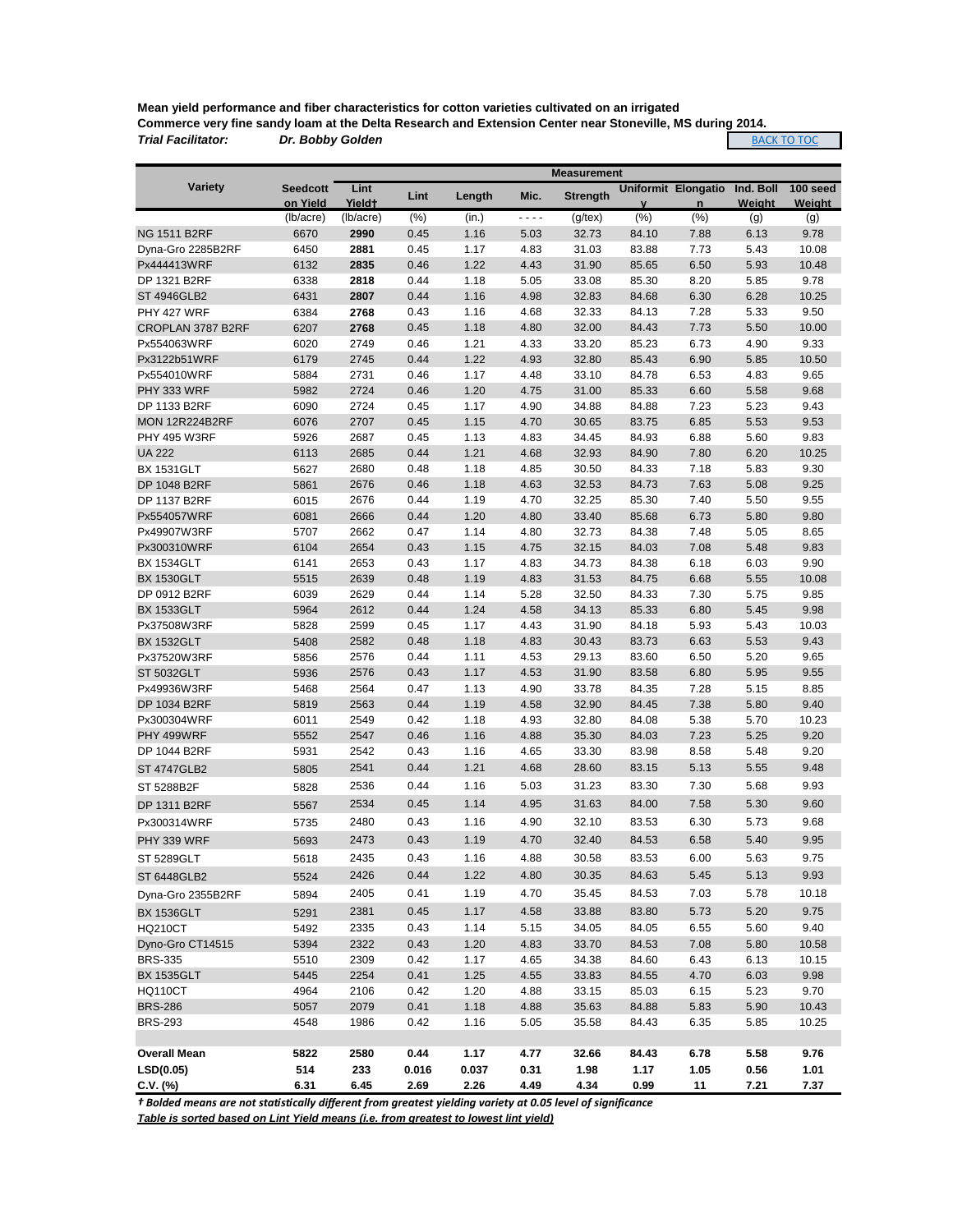**Mean yield performance and fiber characteristics for cotton varieties cultivated on an irrigated Sharkey Clay on George Perry Farms near Tunica, MS during 2014** *Trial Facilitator: Dr. Mark Shankle*

**BACK TO TOC** 

|                                     |                       |                                 |              |              |              | <b>Measurement</b> |                      |                     |               |                      |
|-------------------------------------|-----------------------|---------------------------------|--------------|--------------|--------------|--------------------|----------------------|---------------------|---------------|----------------------|
| <b>Variety</b>                      | <b>Seedcott</b>       | Lint                            | Lint         | Length       | Mic.         | <b>Strength</b>    |                      | Uniformit Elongatio | Ind. Boll     | 100 seed             |
|                                     | on Yield<br>(lb/acre) | Yield <sup>+</sup><br>(lb/acre) | (% )         | (in.)        | - - - -      | $(g$ /tex $)$      | $\mathbf{V}$<br>(% ) | n<br>(% )           | Weight<br>(g) | <b>Weight</b><br>(g) |
| <b>ST 4946GLB2</b>                  | 3336                  | 1376                            | 0.41         | 1.21         | 4.68         | 32.53              | 86.13                | 8.98                | 6.11          | 11.58                |
| Px3122b51WRF                        | 3312                  | 1350                            | 0.41         | 1.26         | 4.10         | 31.78              | 87.73                | 9.08                | 5.81          | 12.15                |
| Px37520W3RF                         | 2971                  | 1218                            | 0.41         | 1.19         | 4.03         | 28.48              | 84.83                | 8.35                | 5.09          | 10.48                |
| PHY 333 WRF                         | 2882                  | 1212                            | 0.42         | 1.25         | 4.20         | 32.15              | 86.60                | 8.10                | 5.61          | 11.10                |
| Px300304WRF                         | 3014                  | 1165                            | 0.39         | 1.23         | 4.25         | 33.33              | 86.65                | 7.28                | 5.09          | 11.70                |
| <b>NG 1511 B2RF</b>                 | 2666                  | 1163                            | 0.44         | 1.18         | 4.93         | 32.83              | 86.17                | 10.33               | 5.47          | 10.67                |
| Px554010WRF                         | 2635                  | 1161                            | 0.44         | 1.21         | 4.15         | 32.65              | 86.58                | 8.48                | 4.55          | 9.33                 |
| PHY 427 WRF                         | 2797                  | 1150                            | 0.41         | 1.21         | 4.28         | 32.13              | 86.10                | 9.73                | 5.38          | 10.25                |
| Px300310WRF                         | 2531                  | 1057                            | 0.42         | 1.21         | 4.68         | 32.80              | 85.70                | 9.53                | 4.81          | 10.68                |
| DP 1321 B2RF                        | 2495                  | 1049                            | 0.42         | 1.19         | 4.70         | 31.95              | 85.55                | 10.80               | 5.46          | 10.53                |
| <b>UA 222</b>                       | 2586                  | 1037                            | 0.40         | 1.26         | 4.38         | 32.70              | 86.28                | 10.70               | 5.85          | 11.30                |
| Px37508W3RF                         | 2573                  | 1034                            | 0.40         | 1.22         | 3.95         | 29.78              | 85.53                | 7.80                | 5.04          | 11.75                |
| Px554063WRF                         | 2380                  | 1025                            | 0.43         | 1.23         | 3.98         | 33.03              | 86.58                | 8.33                | 4.00          | 9.68                 |
| <b>BX 1534GLT</b>                   | 2006                  | 1015                            | 0.42         | 1.22         | 4.28         | 34.63              | 85.68                | 8.60                | 6.23          | 12.20                |
| Px300314WRF                         | 2422                  | 1011                            | 0.42         | 1.18         | 4.48         | 33.05              | 85.70                | 8.35                | 5.09          | 10.25                |
| Px49936W3RF                         | 2255                  | 1008                            | 0.45         | 1.19         | 4.58         | 34.38              | 85.73                | 8.90                | 5.00          | 9.88                 |
| Dyna-Gro 2285B                      | 2436                  | 990                             | 0.41         | 1.24         | 4.28         | 32.10              | 86.30                | 9.83                | 5.61          | 11.20                |
| <b>ST 5032GLT</b>                   | 2396                  | 988                             | 0.41         | 1.24         | 4.43         | 31.73              | 85.83                | 8.88                | 6.08          | 12.15                |
| ST 5288B2F                          |                       | 987                             | 0.40         | 1.21         | 4.70         | 30.00              |                      |                     | 5.28          |                      |
| <b>MON 12R224B2RF</b>               | 2432<br>2423          | 974                             | 0.40         | 1.24         | 4.20         | 31.45              | 85.05<br>86.65       | 8.78<br>8.30        | 5.09          | 10.03<br>10.53       |
|                                     |                       | 948                             |              |              |              |                    |                      |                     |               |                      |
| Px49907W3RF                         | 2109                  |                                 | 0.45         | 1.17         | 4.58         | 33.10              | 85.38                | 8.78                | 4.01          | 9.65                 |
| <b>ST 5289GLT</b>                   | 2291                  | 944                             | 0.41         | 1.20         | 4.33         | 30.18              | 85.38                | 7.28                | 3.90          | 10.13                |
| <b>BX 1536GLT</b>                   | 2142                  | 937                             | 0.44         | 1.19         | 4.45         | 34.10              | 85.93                | 7.68                | 5.43          | 10.10                |
| <b>BX 1532GLT</b>                   | 2020                  | 923                             | 0.46         | 1.20         | 4.13         | 30.68              | 85.85                | 7.63                | 4.55          | 9.20                 |
| ST 6448GLB2                         | 2284                  | 916                             | 0.40         | 1.26         | 4.23         | 31.00              | 86.80                | 7.15                | 4.61          | 9.93                 |
| DP 1044 B2RF                        | 2212                  | 897                             | 0.41         | 1.20         | 4.65         | 32.60              | 85.75                | 9.98                | 4.94          | 10.30                |
| PHY 339 WRF                         | 2165                  | 886                             | 0.41         | 1.25         | 4.40         | 32.18              | 87.00                | 9.33                | 5.74          | 10.93                |
| Px554057WRF                         | 2138                  | 870                             | 0.41         | 1.26         | 4.13         | 31.48              | 86.65                | 8.10                | 5.28          | 10.45                |
| DP 1133 B2RF                        | 1996                  | 869                             | 0.43         | 1.21         | 4.60         | 33.45              | 86.45                | 10.08               | 5.31          | 9.75                 |
| Px444413WRF                         | 2002                  | 853                             | 0.43         | 1.32         | 3.73         | 31.67              | 87.33                | 7.63                | 6.13          | 11.97                |
| PHY 499WRF<br><b>ST 4747GLB2</b>    | 1911<br>2007          | 830                             | 0.44         | 1.19         | 4.85         | 34.83              | 86.28                | 9.45                | 4.84          | 10.13                |
|                                     |                       | 823                             | 0.41         | 1.25         | 4.38         | 30.93              | 86.05                | 6.33                | 5.48          | 10.75                |
| CROPLAN 3787 B2RF<br>DP 0912 B2RF   | 1854                  | 809                             | 0.44         | 1.20         | 4.60         | 31.58              | 85.75                | 9.93                | 5.53          | 9.85                 |
|                                     | 1891                  | 770                             | 0.41         | 1.17         | 5.00         | 31.65              | 84.78                | 9.05                | 4.54          | 10.75                |
| <b>DP 1137 B2RF</b>                 | 1821                  | 766                             | 0.42         | 1.21         | 4.50         | 30.88              | 85.33                | 9.23                | 4.73          | 10.33                |
| <b>BX 1531GLT</b><br>DP 1311 B2RF   | 1680                  | 751<br>709                      | 0.45<br>0.42 | 1.19         | 4.48         | 30.95              | 85.55                | 8.43                | 4.51          | 10.08                |
| <b>PHY 495 W3RF</b>                 | 1696                  |                                 |              | 1.21         | 4.10         | 31.53              | 86.30                | 9.48                | 4.43          | 9.63                 |
| DP 1048 B2RF                        | 1594<br>1569          | 701<br>663                      | 0.44<br>0.42 | 1.17<br>1.23 | 4.58<br>4.35 | 35.33<br>31.08     | 85.63<br>85.83       | 8.68<br>9.73        | 5.01<br>4.55  | 10.33<br>10.10       |
| <b>HQ110CT</b>                      | 1686                  | 657                             | 0.39         | 1.20         | 4.37         | 31.67              | 85.53                | 8.90                | 6.03          | 11.13                |
| <b>BRS-293</b>                      | 1649                  | 646                             | 0.39         | 1.21         | 4.53         | 35.25              |                      | 8.40                | 5.99          | 11.25                |
| DP 1034 B2RF                        | 1505                  | 636                             | 0.42         | 1.20         | 4.30         | 30.75              | 85.18<br>85.30       | 9.73                | 4.75          | 9.98                 |
|                                     |                       |                                 |              |              |              |                    |                      |                     |               |                      |
| <b>BX 1533GLT</b>                   | 1514                  | 628                             | 0.42         | 1.27         | 4.45         | 33.65              | 86.43                | 8.63                | 4.28          | 10.28                |
| Dyno-Gro CT145<br>Dyna-Gro 2355B    | 1490<br>1472          | 619<br>610                      | 0.42<br>0.41 | 1.26<br>1.26 | 4.30<br>4.43 | 33.77              | 86.90<br>86.23       | 8.77<br>8.33        | 5.43<br>5.70  | 11.37<br>11.48       |
|                                     |                       |                                 |              |              |              | 33.55              |                      |                     |               |                      |
| <b>BX 1535GLT</b><br><b>BRS-335</b> | 1583                  | 608                             | 0.39         | 1.29         | 4.23         | 34.35              | 87.35                | 5.75                | 5.35          | 11.53                |
|                                     | 1505                  | 594                             | 0.39         | 1.22         | 4.20         | 32.90              | 85.80                | 7.40                | 4.80          | 10.55                |
| <b>HQ210CT</b>                      | 1504                  | 565                             | 0.38         | 1.19         | 4.40         | 32.83              | 84.55                | 8.05                | 5.05          | 10.55                |
| <b>BRS-286</b>                      | 1421                  | 554                             | 0.39         | 1.22         | 4.28         | 33.98              | 85.10                | 8.20                | 4.44          | 11.03                |
| <b>BX 1530GLT</b>                   | 1175                  | 529                             | 0.45         | 1.23         | 4.30         | 30.40              | 85.03                | 8.58                | 4.81          | 9.90                 |
|                                     | 2131                  | 890                             | 0.42         | 1.22         | 4.38         | 32.31              | 85.96                | 8.66                | 5.14          | 11.11                |
| <b>Overall Mean</b><br>LSD(0.05)    | 705                   | 295                             | 0.013        | 0.03         | 0.3          | 1.64               | 1.33                 | 0.93                | 2.5           | 1.11                 |
|                                     | 23.37                 | 23.28                           | 2.32         | 1.94         |              | 3.6                | 1.09                 | 7.54                |               | 9.68                 |
| $C.V.$ (%)                          |                       |                                 |              |              | 4.79         |                    |                      |                     | 17.12         |                      |

*† Bolded means are not statistically different from greatest yielding variety at 0.05 level of significance*